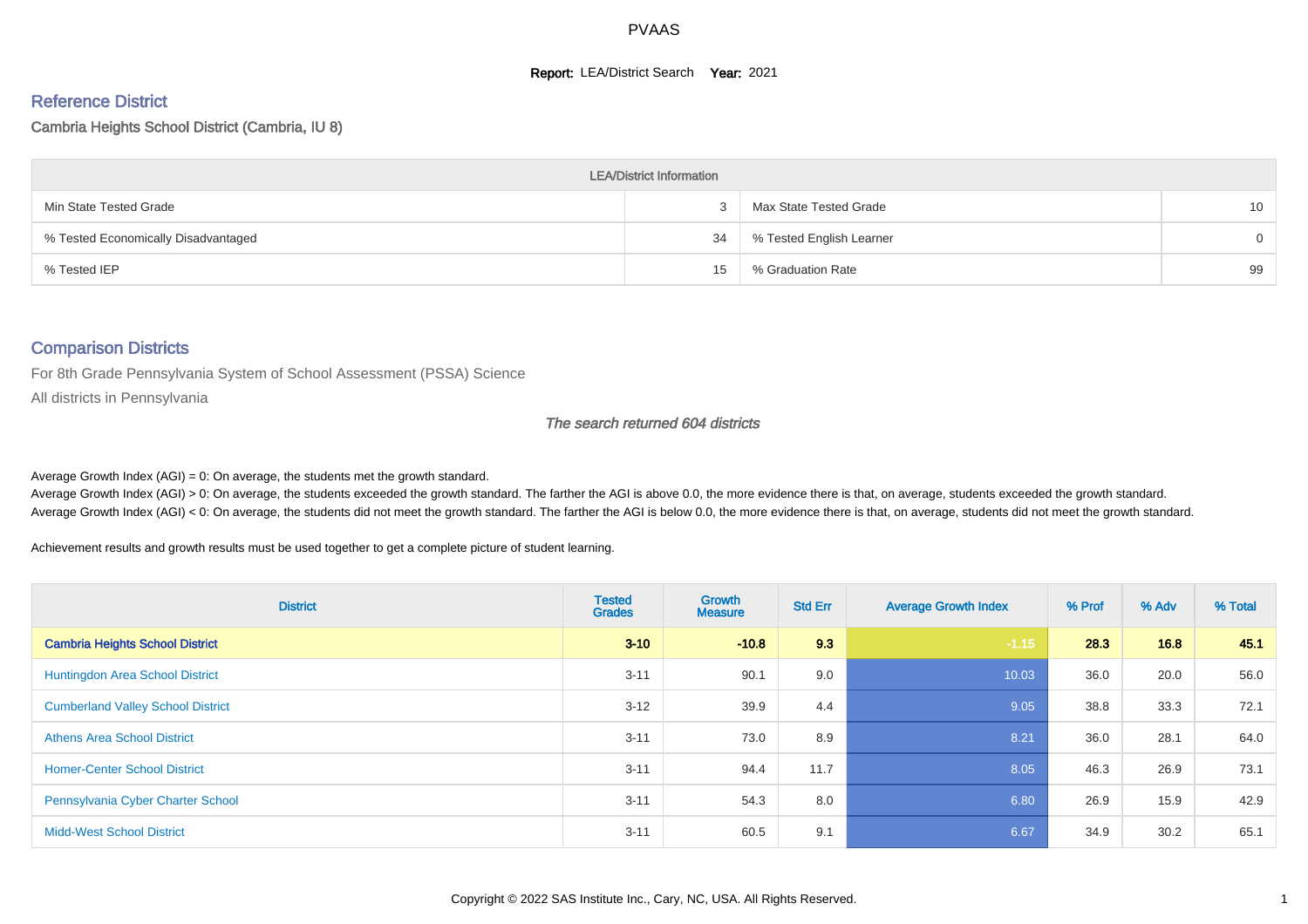| <b>District</b>                               | <b>Tested</b><br><b>Grades</b> | Growth<br>Measure | <b>Std Err</b> | <b>Average Growth Index</b> | % Prof | % Adv | % Total |
|-----------------------------------------------|--------------------------------|-------------------|----------------|-----------------------------|--------|-------|---------|
| <b>Cambria Heights School District</b>        | $3 - 10$                       | $-10.8$           | 9.3            | $-1.15$                     | 28.3   | 16.8  | 45.1    |
| Pennsylvania Virtual Charter School           | $3 - 11$                       | 73.0              | 11.0           | 6.66                        | 35.2   | 26.1  | 61.4    |
| <b>Central York School District</b>           | $3 - 12$                       | 36.6              | 5.9            | 6.25                        | 37.4   | 13.8  | 51.2    |
| <b>Tredyffrin-Easttown School District</b>    | $3 - 10$                       | 53.9              | 8.7            | 6.17                        | 29.2   | 61.2  | 90.5    |
| <b>Conestoga Valley School District</b>       | $3 - 11$                       | 44.3              | 7.2            | 6.14                        | 29.4   | 31.3  | 60.8    |
| <b>New Hope-Solebury School District</b>      | $3 - 11$                       | 58.8              | 9.8            | 6.00                        | 38.5   | 44.0  | 82.6    |
| <b>Shikellamy School District</b>             | $3 - 10$                       | 44.5              | 7.5            | 5.92                        | 25.5   | 28.6  | 54.2    |
| <b>Methacton School District</b>              | $3 - 11$                       | 36.1              | 6.1            | 5.91                        | 28.2   | 40.2  | 68.4    |
| Northeastern York School District             | $3 - 11$                       | 38.9              | 6.7            | 5.80                        | 30.6   | 36.3  | 66.9    |
| <b>Tuscarora School District</b>              | $3 - 11$                       | 42.4              | 7.4            | 5.70                        | 37.5   | 19.8  | 57.3    |
| <b>Littlestown Area School District</b>       | $3 - 11$                       | 52.6              | 9.3            | 5.65                        | 38.8   | 28.1  | 66.9    |
| <b>Agora Cyber Charter School</b>             | $3 - 11$                       | 49.7              | 8.8            | 5.62                        | 35.3   | 9.3   | 44.7    |
| <b>Warwick School District</b>                | $3 - 11$                       | 33.8              | $6.0\,$        | 5.59                        | 38.7   | 24.2  | 62.9    |
| <b>Avon Grove Charter School</b>              | $3 - 11$                       | 53.1              | 9.7            | 5.47                        | 28.4   | 27.4  | 55.9    |
| <b>Lower Merion School District</b>           | $3 - 11$                       | 25.9              | 4.8            | 5.43                        | 35.9   | 46.4  | 82.3    |
| <b>Hempfield School District</b>              | $3 - 11$                       | 30.0              | 5.7            | 5.27                        | 32.0   | 35.4  | 67.4    |
| <b>Wallingford-Swarthmore School District</b> | $3 - 10$                       | 36.8              | 7.3            | 5.06                        | 31.4   | 42.6  | 74.0    |
| <b>Spring-Ford Area School District</b>       | $3 - 11$                       | 25.1              | $5.0\,$        | 5.02                        | 43.0   | 32.9  | 75.9    |
| <b>Fairview School District</b>               | $3 - 11$                       | 43.6              | 8.9            | 4.91                        | 37.5   | 39.0  | 76.5    |
| <b>Quaker Valley School District</b>          | $3 - 11$                       | 43.9              | 8.9            | 4.91                        | 37.9   | 37.1  | 75.0    |
| <b>Penncrest School District</b>              | $3 - 11$                       | 36.3              | 7.4            | 4.90                        | 33.3   | 21.2  | 54.6    |
| <b>Conemaugh Valley School District</b>       | $3 - 12$                       | 61.4              | 12.7           | 4.83                        | 36.5   | 25.0  | 61.5    |
| <b>North Schuylkill School District</b>       | $3 - 11$                       | 38.9              | $8.6\,$        | 4.55                        | 40.0   | 16.3  | 56.3    |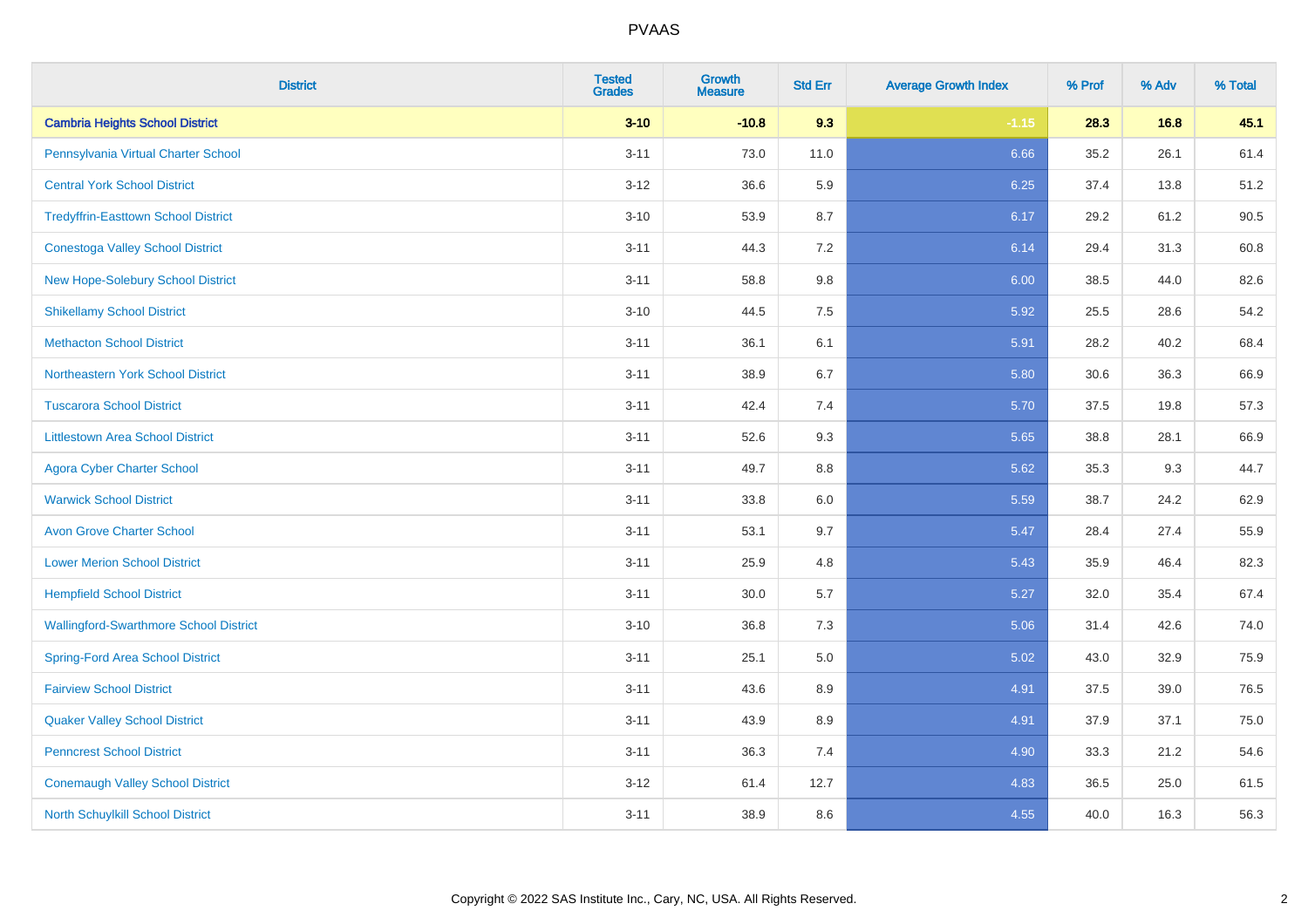| <b>District</b>                                 | <b>Tested</b><br><b>Grades</b> | Growth<br><b>Measure</b> | <b>Std Err</b> | <b>Average Growth Index</b> | % Prof | % Adv | % Total |
|-------------------------------------------------|--------------------------------|--------------------------|----------------|-----------------------------|--------|-------|---------|
| <b>Cambria Heights School District</b>          | $3 - 10$                       | $-10.8$                  | 9.3            | $-1.15$                     | 28.3   | 16.8  | 45.1    |
| <b>Slippery Rock Area School District</b>       | $3 - 11$                       | 39.0                     | 8.8            | 4.44                        | 35.4   | 33.1  | 68.5    |
| <b>Richard Allen Preparatory Charter School</b> | $5-8$                          | 42.1                     | 9.5            | 4.44                        | 7.1    | 3.6   | 10.7    |
| 21st Century Cyber Charter School               | $6 - 12$                       | 38.9                     | 9.1            | 4.26                        | 40.1   | 27.2  | 67.4    |
| Pan American Academy Charter School             | $3-8$                          | 48.3                     | 11.3           | 4.26                        | 14.5   | 2.9   | 17.4    |
| Pennsylvania Leadership Charter School          | $3 - 11$                       | 34.7                     | 8.2            | 4.21                        | 38.4   | 27.4  | 65.8    |
| <b>Avon Grove School District</b>               | $3 - 10$                       | 27.3                     | 6.6            | 4.13                        | 27.8   | 37.3  | 65.0    |
| <b>Great Valley School District</b>             | $3 - 11$                       | 27.3                     | 6.6            | 4.12                        | 37.1   | 38.2  | 75.3    |
| <b>Harrisburg City School District</b>          | $3 - 11$                       | 26.4                     | 6.5            | 4.05                        | 15.8   | 2.8   | 18.6    |
| <b>Sharpsville Area School District</b>         | $3 - 11$                       | 47.7                     | 11.8           | 4.05                        | 39.1   | 26.1  | 65.2    |
| <b>North East School District</b>               | $3 - 11$                       | 34.3                     | 8.8            | 3.92                        | 29.0   | 39.9  | 68.8    |
| Northwestern Lehigh School District             | $3 - 11$                       | 31.9                     | 8.1            | 3.91                        | 36.3   | 32.5  | 68.8    |
| Susquehanna Township School District            | $3 - 12$                       | 28.3                     | 7.5            | 3.76                        | 24.5   | 17.5  | 42.0    |
| Selinsgrove Area School District                | $3 - 12$                       | 27.9                     | 7.5            | 3.72                        | 37.9   | 28.4  | 66.3    |
| North Clarion County School District            | $3 - 12$                       | 51.7                     | 14.0           | 3.68                        | 37.0   | 32.6  | 69.6    |
| <b>Bear Creek Community Charter School</b>      | $3-8$                          | 48.1                     | 13.1           | 3.66                        | 34.7   | 26.5  | 61.2    |
| <b>Greenwood School District</b>                | $3 - 11$                       | 45.8                     | 12.6           | 3.63                        | 37.0   | 35.2  | 72.2    |
| <b>Millcreek Township School District</b>       | $3 - 11$                       | 18.6                     | 5.1            | 3.62                        | 34.9   | 23.3  | 58.2    |
| <b>Infinity Charter School</b>                  | $3-8$                          | 62.7                     | 17.7           | 3.55                        | 36.4   | 54.6  | 90.9    |
| <b>Southern Lehigh School District</b>          | $3 - 11$                       | 26.9                     | 7.8            | 3.46                        | 36.5   | 39.8  | 76.2    |
| East Pennsboro Area School District             | $3 - 11$                       | 27.3                     | 8.0            | 3.43                        | 30.5   | 20.4  | 50.9    |
| <b>Blacklick Valley School District</b>         | $3 - 11$                       | 48.6                     | 14.2           | 3.42                        | 39.5   | 11.6  | 51.2    |
| <b>Line Mountain School District</b>            | $3 - 11$                       | 39.0                     | 11.5           | 3.38                        | 42.2   | 18.3  | 60.6    |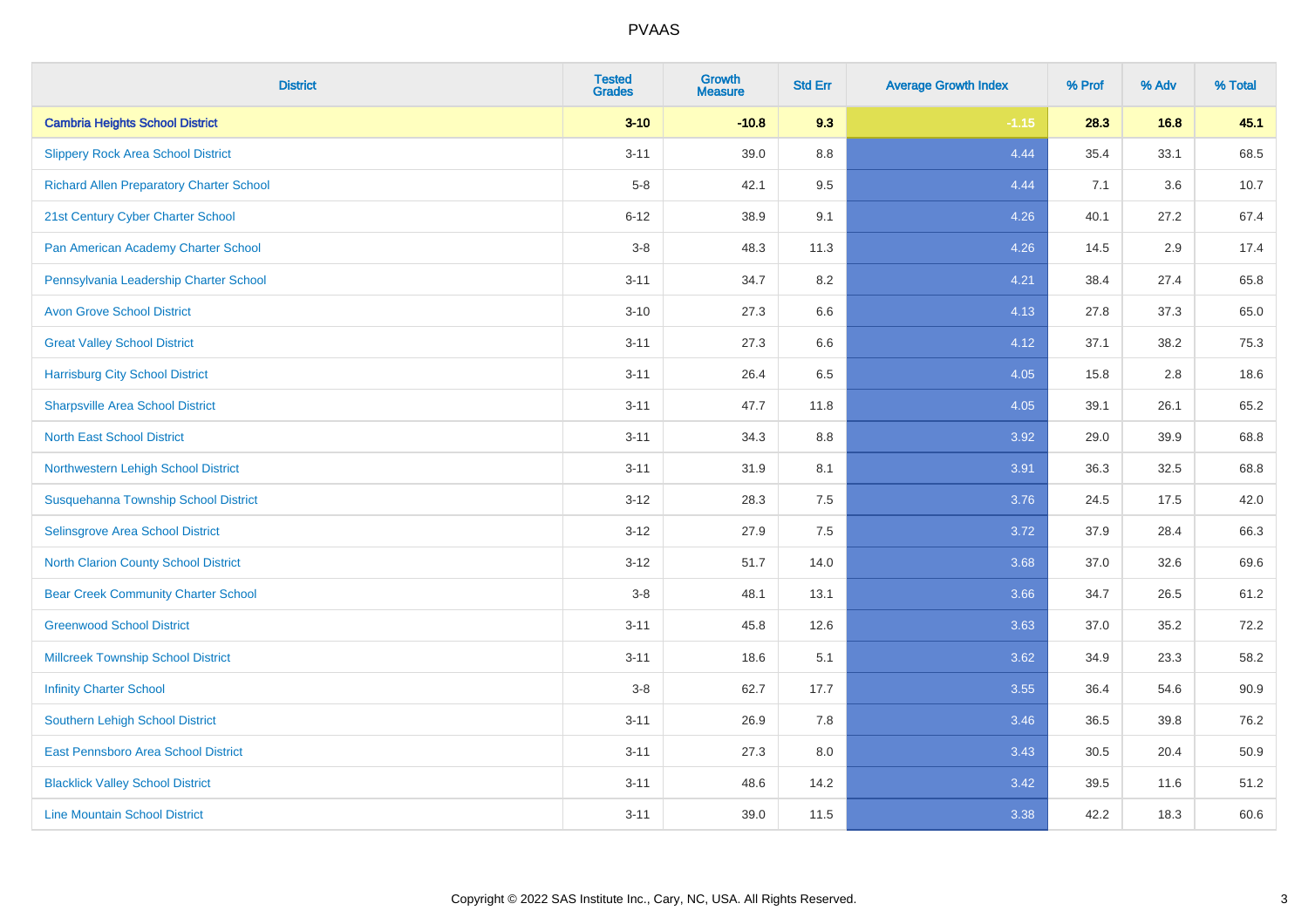| <b>District</b>                             | <b>Tested</b><br><b>Grades</b> | <b>Growth</b><br><b>Measure</b> | <b>Std Err</b> | <b>Average Growth Index</b> | % Prof | % Adv | % Total |
|---------------------------------------------|--------------------------------|---------------------------------|----------------|-----------------------------|--------|-------|---------|
| <b>Cambria Heights School District</b>      | $3 - 10$                       | $-10.8$                         | 9.3            | $-1.15$                     | 28.3   | 16.8  | 45.1    |
| <b>West Perry School District</b>           | $3 - 11$                       | 26.9                            | 8.0            | 3.37                        | 38.4   | 21.3  | 59.8    |
| Allegheny-Clarion Valley School District    | $3 - 10$                       | 48.2                            | 14.5           | 3.33                        | 33.3   | 13.9  | 47.2    |
| <b>Penn Manor School District</b>           | $3 - 11$                       | 21.4                            | 6.5            | 3.31                        | 30.0   | 28.1  | 58.0    |
| <b>Provident Charter School</b>             | $3-8$                          | 51.8                            | 15.7           | 3.31                        | 20.0   | 6.7   | 26.7    |
| <b>Peters Township School District</b>      | $3 - 11$                       | 21.3                            | 6.5            | 3.27                        | 42.9   | 37.1  | 80.0    |
| <b>Tyrone Area School District</b>          | $3 - 12$                       | 30.3                            | 9.4            | 3.24                        | 30.7   | 17.5  | 48.2    |
| <b>Bermudian Springs School District</b>    | $3 - 11$                       | 29.6                            | 9.3            | 3.17                        | 40.9   | 16.5  | 57.4    |
| <b>Smethport Area School District</b>       | $3 - 12$                       | 38.5                            | 12.3           | 3.13                        | 42.2   | 12.5  | 54.7    |
| <b>Warren County School District</b>        | $3 - 11$                       | 20.3                            | 6.5            | 3.11                        | 33.7   | 13.9  | 47.6    |
| <b>Oley Valley School District</b>          | $3 - 11$                       | 32.3                            | 10.4           | 3.09                        | 33.7   | 27.0  | 60.7    |
| <b>Clarion Area School District</b>         | $3 - 11$                       | 40.3                            | 13.1           | 3.08                        | 33.9   | 28.8  | 62.7    |
| <b>Hazleton Area School District</b>        | $3 - 11$                       | 24.8                            | 8.1            | 3.06                        | 20.6   | 9.7   | 30.3    |
| <b>Springfield Township School District</b> | $3 - 11$                       | 26.1                            | 8.5            | 3.06                        | 34.5   | 31.1  | 65.5    |
| <b>Penns Manor Area School District</b>     | $3 - 12$                       | 36.1                            | 12.1           | 2.98                        | 23.3   | 30.0  | 53.3    |
| <b>Apollo-Ridge School District</b>         | $3 - 12$                       | 33.0                            | 11.1           | 2.97                        | 34.7   | 12.0  | 46.7    |
| Perseus House Charter School Of Excellence  | $6 - 11$                       | 34.4                            | 11.8           | 2.93                        | 13.6   | 4.6   | 18.2    |
| <b>Sugar Valley Rural Charter School</b>    | $3 - 11$                       | 43.7                            | 14.9           | 2.92                        | 29.4   | 8.8   | 38.2    |
| <b>Bloomsburg Area School District</b>      | $3 - 10$                       | 29.3                            | 10.0           | 2.92                        | 30.3   | 27.3  | 57.6    |
| <b>Mountain View School District</b>        | $3 - 11$                       | 35.8                            | 12.4           | 2.88                        | 37.3   | 30.5  | 67.8    |
| Esperanza Academy Charter School            | $4 - 11$                       | 21.4                            | 7.4            | 2.88                        | 14.7   | 3.0   | 17.8    |
| Boys Latin Of Philadelphia Charter School   | $6 - 12$                       | 29.6                            | 10.4           | 2.85                        | 18.1   | 3.2   | 21.3    |
| <b>Crawford Central School District</b>     | $3 - 11$                       | 18.6                            | 6.5            | 2.85                        | 30.8   | 18.0  | 48.9    |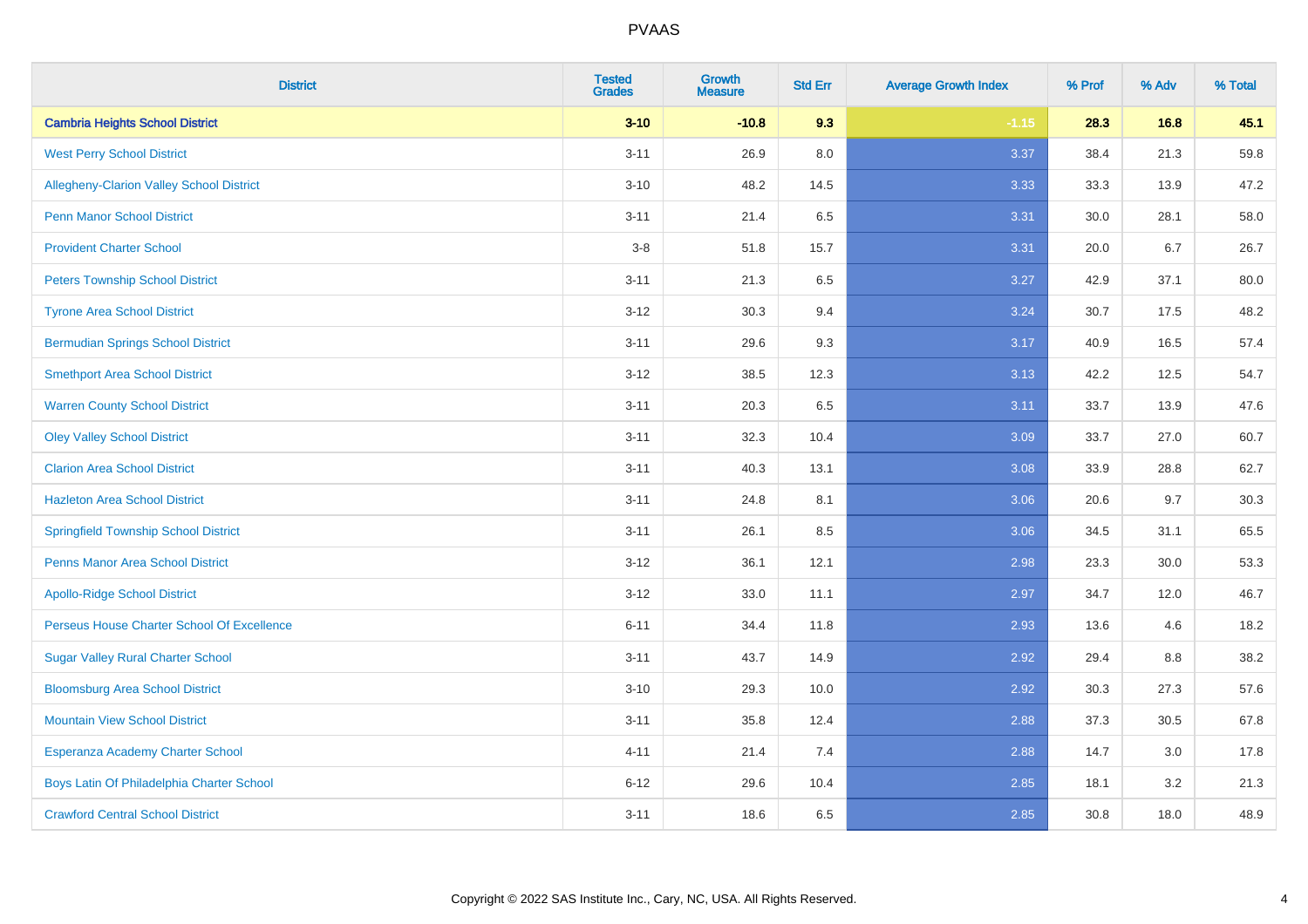| <b>District</b>                                | <b>Tested</b><br><b>Grades</b> | Growth<br>Measure | <b>Std Err</b> | <b>Average Growth Index</b> | % Prof | % Adv | % Total |
|------------------------------------------------|--------------------------------|-------------------|----------------|-----------------------------|--------|-------|---------|
| <b>Cambria Heights School District</b>         | $3 - 10$                       | $-10.8$           | 9.3            | $-1.15$                     | 28.3   | 16.8  | 45.1    |
| <b>Central Columbia School District</b>        | $3 - 12$                       | 24.0              | 8.5            | 2.82                        | 34.5   | 42.1  | 76.6    |
| <b>Big Spring School District</b>              | $3 - 11$                       | 22.4              | 8.0            | 2.81                        | 29.2   | 22.5  | 51.7    |
| <b>Pine Grove Area School District</b>         | $3 - 11$                       | 25.1              | 9.0            | 2.80                        | 30.5   | 18.0  | 48.4    |
| <b>Bedford Area School District</b>            | $3 - 11$                       | 24.6              | 8.9            | 2.78                        | 36.2   | 20.0  | 56.2    |
| <b>Halifax Area School District</b>            | $3 - 11$                       | 31.3              | 11.3           | 2.77                        | 32.0   | 13.3  | 45.3    |
| <b>Erie City School District</b>               | $3 - 12$                       | 13.0              | 4.8            | 2.74                        | 16.5   | 7.5   | 24.0    |
| <b>Bethlehem Area School District</b>          | $3 - 11$                       | 20.0              | 7.3            | 2.73                        | 25.3   | 15.3  | 40.6    |
| Pennsylvania Distance Learning Charter School  | $3-12$                         | 29.3              | 10.8           | 2.71                        | 35.3   | 8.2   | 43.5    |
| <b>Newport School District</b>                 | $3 - 12$                       | 32.7              | 12.1           | 2.69                        | 32.3   | 29.0  | 61.3    |
| <b>Wissahickon Charter School</b>              | $3-8$                          | 30.4              | 11.9           | 2.55                        | 13.2   | 2.9   | 16.2    |
| <b>Saucon Valley School District</b>           | $3 - 11$                       | 22.6              | 8.9            | 2.55                        | 42.3   | 24.6  | 66.9    |
| <b>Bethel Park School District</b>             | $3 - 11$                       | 18.0              | 7.1            | 2.54                        | 36.2   | 31.2  | 67.4    |
| <b>Mastery Charter School - Pickett Campus</b> | $6 - 10$                       | 36.8              | 14.5           | 2.54                        | 2.7    | 2.7   | 5.4     |
| <b>Fort Cherry School District</b>             | $3 - 10$                       | 26.1              | 10.4           | 2.51                        | 43.5   | 23.5  | 67.1    |
| <b>State College Area School District</b>      | $3 - 11$                       | 17.5              | 7.0            | 2.49                        | 32.8   | 33.2  | 66.0    |
| <b>Tri-Valley School District</b>              | $3 - 10$                       | 34.9              | 14.1           | 2.47                        | 33.3   | 20.5  | 53.8    |
| Upper Dauphin Area School District             | $3 - 11$                       | 28.0              | 11.3           | 2.47                        | 33.3   | 20.3  | 53.6    |
| <b>Tamaqua Area School District</b>            | $3 - 12$                       | 21.3              | 8.7            | 2.46                        | 37.3   | 16.9  | 54.2    |
| <b>Laurel School District</b>                  | $3 - 11$                       | 28.1              | 11.4           | 2.46                        | 29.0   | 23.2  | 52.2    |
| <b>Donegal School District</b>                 | $3 - 12$                       | 19.5              | 8.0            | 2.45                        | 28.4   | 20.7  | 49.1    |
| <b>Universal Vare Charter School</b>           | $6 - 8$                        | 30.1              | 12.3           | 2.45                        | 17.0   | 3.4   | 20.3    |
| <b>Susquenita School District</b>              | $3 - 11$                       | 23.6              | 9.7            | 2.44                        | 34.6   | 20.2  | 54.8    |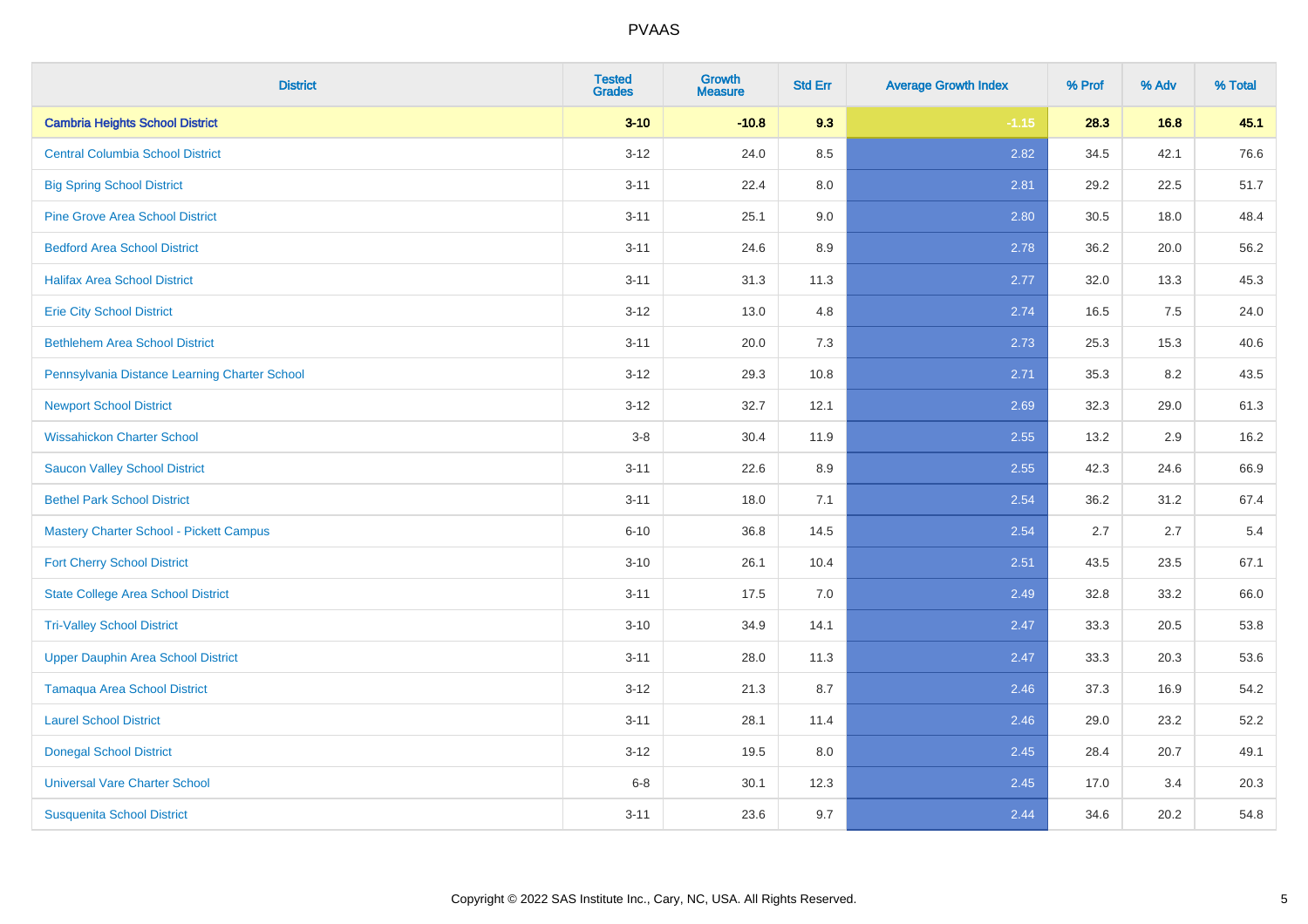| <b>District</b>                               | <b>Tested</b><br><b>Grades</b> | <b>Growth</b><br><b>Measure</b> | <b>Std Err</b> | <b>Average Growth Index</b> | % Prof | % Adv | % Total |
|-----------------------------------------------|--------------------------------|---------------------------------|----------------|-----------------------------|--------|-------|---------|
| <b>Cambria Heights School District</b>        | $3 - 10$                       | $-10.8$                         | 9.3            | $-1.15$                     | 28.3   | 16.8  | 45.1    |
| <b>Upper Darby School District</b>            | $3 - 12$                       | 14.7                            | $6.2\,$        | 2.38                        | 21.5   | 8.3   | 29.8    |
| <b>Greater Nanticoke Area School District</b> | $3 - 12$                       | 22.2                            | 9.6            | 2.32                        | 20.3   | 9.3   | 29.7    |
| <b>South Eastern School District</b>          | $3 - 11$                       | 18.2                            | 8.0            | 2.28                        | 28.5   | 27.9  | 56.4    |
| John B. Stetson Charter School                | $5-8$                          | 18.9                            | 8.3            | 2.28                        | 7.6    | 0.0   | 7.6     |
| <b>Northern Potter School District</b>        | $3 - 12$                       | 37.1                            | 16.3           | 2.27                        | 22.2   | 25.9  | 48.2    |
| <b>Williamsburg Community School District</b> | $3 - 11$                       | 34.3                            | 15.2           | 2.26                        | 31.2   | 28.1  | 59.4    |
| <b>Mastery Charter School - Gratz Campus</b>  | $7 - 10$                       | 30.8                            | 13.6           | 2.26                        | 6.8    | 0.0   | 6.8     |
| <b>Upper Merion Area School District</b>      | $3 - 11$                       | 17.7                            | 7.9            | 2.23                        | 37.6   | 25.8  | 63.5    |
| People For People Charter School              | $3-12$                         | 26.8                            | 12.2           | 2.21                        | 8.5    | 1.7   | 10.2    |
| North Allegheny School District               | $3 - 11$                       | 10.0                            | 4.5            | 2.20                        | 36.8   | 37.4  | 74.2    |
| <b>Carbondale Area School District</b>        | $3 - 10$                       | 21.6                            | 10.1           | 2.14                        | 28.3   | 14.1  | 42.4    |
| <b>Solanco School District</b>                | $3 - 11$                       | 15.2                            | 7.2            | 2.12                        | 31.8   | 19.9  | 51.7    |
| <b>Northern Cambria School District</b>       | $3 - 11$                       | 24.8                            | 11.7           | 2.12                        | 31.8   | 13.6  | 45.4    |
| <b>General Mclane School District</b>         | $3 - 11$                       | 17.3                            | 8.2            | 2.11                        | 42.0   | 19.8  | 61.8    |
| <b>Upper Saint Clair School District</b>      | $3 - 11$                       | 14.7                            | 7.0            | 2.10                        | 35.6   | 47.1  | 82.7    |
| <b>Wissahickon School District</b>            | $3 - 10$                       | 12.2                            | 5.8            | 2.09                        | 31.3   | 36.9  | 68.1    |
| <b>South Park School District</b>             | $3 - 11$                       | 20.4                            | 9.9            | 2.06                        | 34.6   | 25.0  | 59.6    |
| <b>Colonial School District</b>               | $3 - 11$                       | 12.7                            | $6.2\,$        | 2.06                        | 31.1   | 30.7  | 61.8    |
| <b>Chester Community Charter School</b>       | $3-8$                          | 23.1                            | 11.3           | 2.05                        | 8.2    | 1.4   | 9.6     |
| <b>Cranberry Area School District</b>         | $3 - 12$                       | 22.7                            | 11.2           | 2.01                        | 44.0   | 16.0  | 60.0    |
| <b>Old Forge School District</b>              | $3 - 12$                       | 25.0                            | 12.5           | 2.00                        | 39.6   | 17.0  | 56.6    |
| <b>East Penn School District</b>              | $3 - 11$                       | 9.9                             | 4.9            | 2.00                        | 38.8   | 23.9  | 62.8    |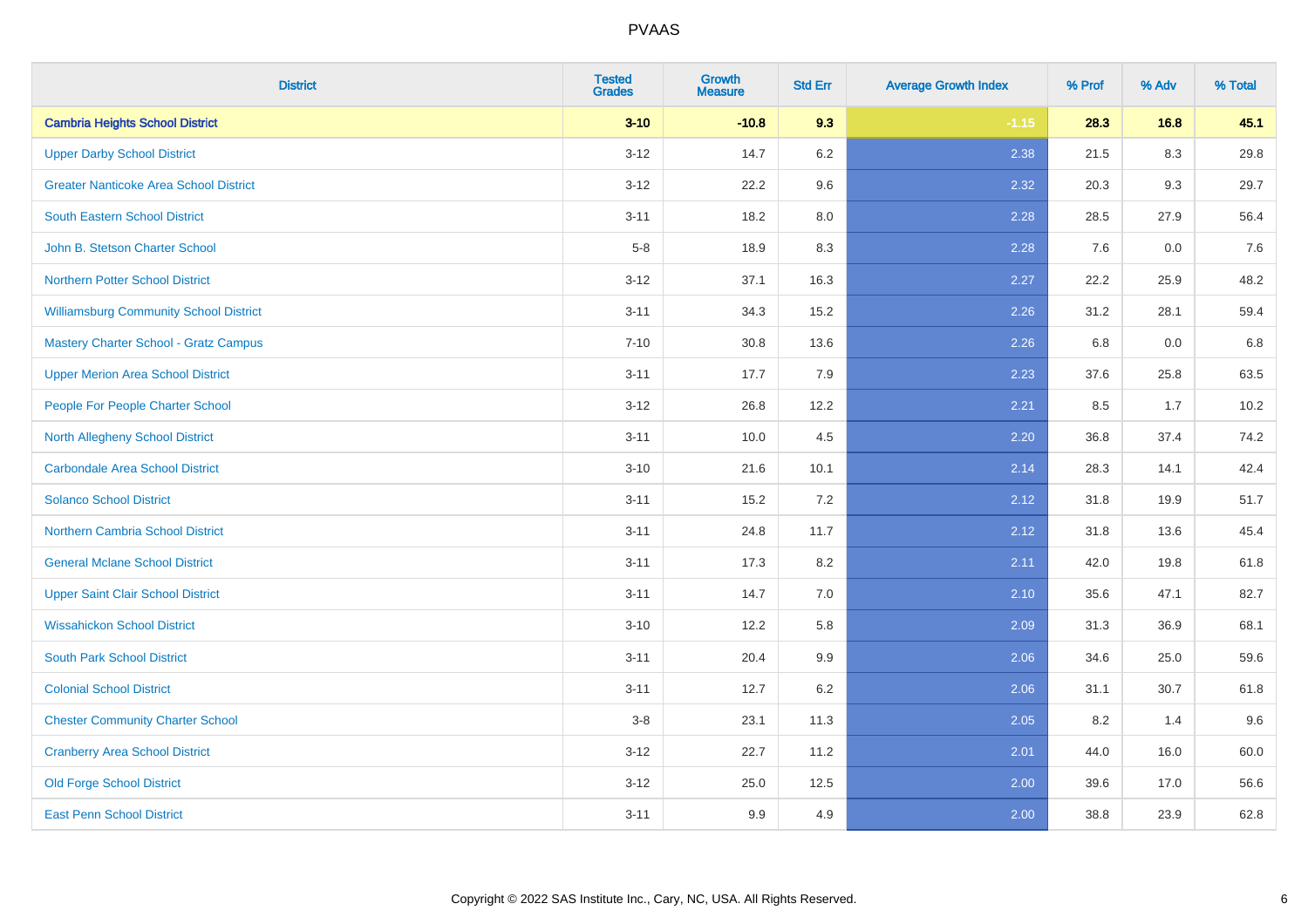| <b>District</b>                             | <b>Tested</b><br><b>Grades</b> | <b>Growth</b><br><b>Measure</b> | <b>Std Err</b> | <b>Average Growth Index</b> | % Prof | % Adv | % Total |
|---------------------------------------------|--------------------------------|---------------------------------|----------------|-----------------------------|--------|-------|---------|
| <b>Cambria Heights School District</b>      | $3 - 10$                       | $-10.8$                         | 9.3            | $-1.15$                     | 28.3   | 16.8  | 45.1    |
| <b>Lehighton Area School District</b>       | $3 - 11$                       | 15.6                            | 7.9            | 1.96                        | 34.2   | 17.7  | 51.8    |
| Downingtown Area School District            | $3 - 11$                       | 14.8                            | 7.7            | 1.93                        | 34.4   | 47.2  | 81.5    |
| <b>Chestnut Ridge School District</b>       | $3 - 12$                       | 18.8                            | 9.9            | 1.91                        | 43.9   | 11.2  | 55.1    |
| <b>Oswayo Valley School District</b>        | $3 - 12$                       | 28.8                            | 15.6           | 1.85                        | 32.3   | 25.8  | 58.1    |
| <b>York Suburban School District</b>        | $3 - 11$                       | 15.3                            | 8.5            | 1.80                        | 31.7   | 25.6  | 57.2    |
| <b>Montgomery Area School District</b>      | $3 - 11$                       | 21.9                            | 12.4           | 1.77                        | 44.8   | 20.7  | 65.5    |
| <b>Universal Daroff Charter School</b>      | $3-8$                          | 22.1                            | 12.5           | 1.76                        | 12.7   | 1.8   | 14.6    |
| <b>Conneaut School District</b>             | $3-12$                         | 14.5                            | 8.4            | 1.74                        | 46.3   | 20.4  | 66.7    |
| <b>Millville Area School District</b>       | $3 - 12$                       | 25.5                            | 14.7           | 1.73                        | 46.0   | 13.5  | 59.5    |
| <b>Universal Creighton Charter School</b>   | $3-8$                          | 18.7                            | 10.8           | 1.72                        | 14.8   | 5.7   | 20.4    |
| <b>Ad Prima Charter School</b>              | $3-8$                          | 20.6                            | 12.2           | 1.69                        | 20.6   | 4.8   | 25.4    |
| <b>Bradford Area School District</b>        | $3 - 12$                       | 14.8                            | $8.8\,$        | 1.68                        | 30.8   | 24.5  | 55.2    |
| <b>Kutztown Area School District</b>        | $3 - 12$                       | 20.3                            | 12.2           | 1.67                        | 42.6   | 19.7  | 62.3    |
| Pen Argyl Area School District              | $3 - 12$                       | 16.7                            | 10.0           | 1.67                        | 35.0   | 14.4  | 49.5    |
| <b>Reading School District</b>              | $3 - 11$                       | 12.0                            | 7.2            | 1.66                        | 13.3   | 2.8   | 16.1    |
| <b>Tunkhannock Area School District</b>     | $3 - 11$                       | 14.4                            | 8.7            | 1.65                        | 34.5   | 18.7  | 53.2    |
| <b>Wyoming Valley West School District</b>  | $3 - 11$                       | 13.6                            | 8.4            | 1.61                        | 28.0   | 15.9  | 44.0    |
| <b>Discovery Charter School</b>             | $3-8$                          | 24.0                            | 15.0           | 1.60                        | 19.4   | 2.8   | 22.2    |
| <b>York City School District</b>            | $3 - 12$                       | 8.7                             | 5.6            | 1.56                        | 12.6   | 1.2   | 13.7    |
| <b>Chambersburg Area School District</b>    | $3 - 11$                       | $7.3$                           | 4.7            | 1.55                        | 29.0   | 16.0  | 45.0    |
| <b>Twin Valley School District</b>          | $3 - 12$                       | 11.3                            | 7.4            | 1.53                        | 30.3   | 27.9  | 58.2    |
| Young Scholars Of Central PA Charter School | $3-8$                          | 28.7                            | 18.8           | 1.53                        | 43.8   | 18.8  | 62.5    |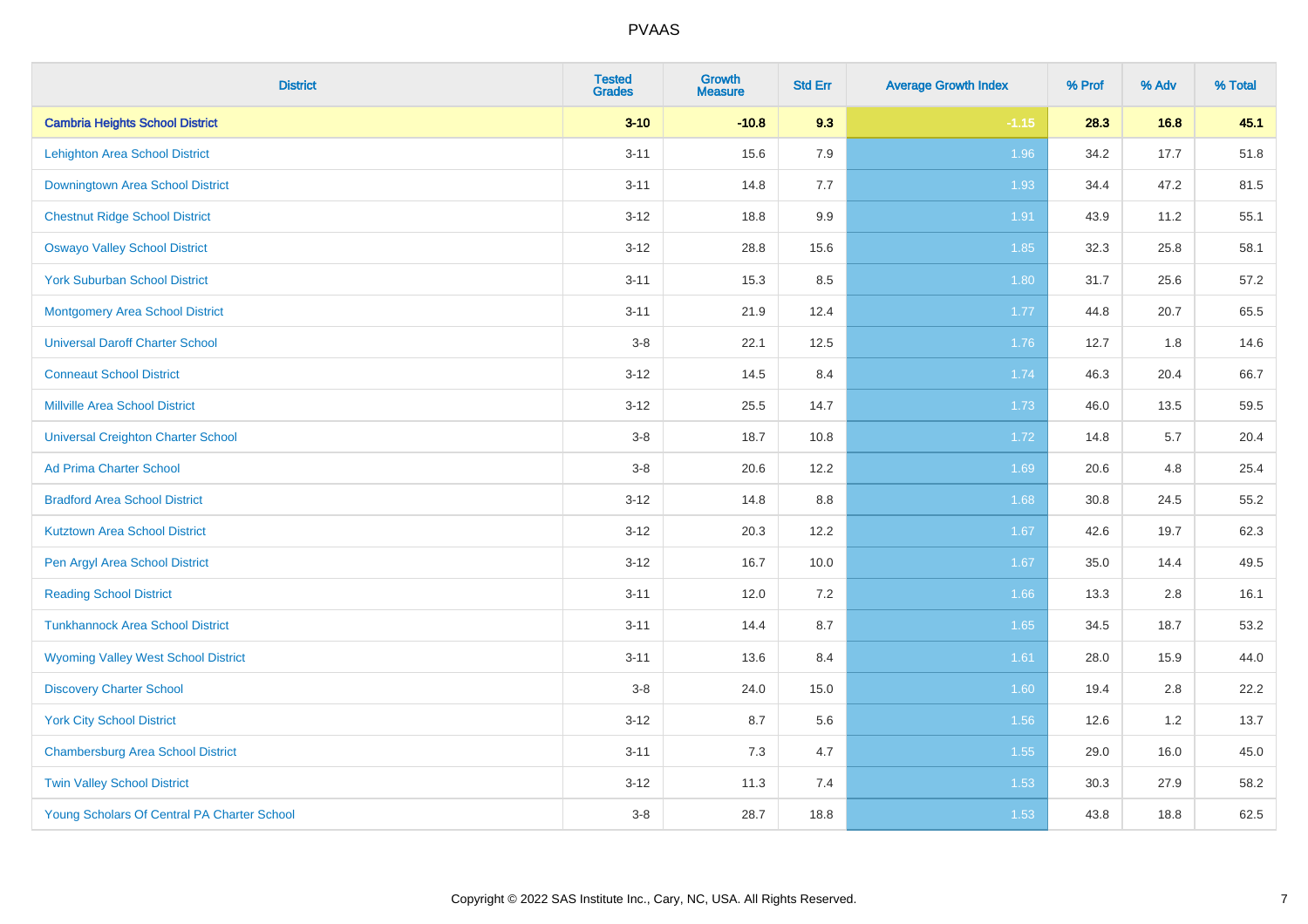| <b>District</b>                                 | <b>Tested</b><br><b>Grades</b> | <b>Growth</b><br><b>Measure</b> | <b>Std Err</b> | <b>Average Growth Index</b> | % Prof | % Adv | % Total |
|-------------------------------------------------|--------------------------------|---------------------------------|----------------|-----------------------------|--------|-------|---------|
| <b>Cambria Heights School District</b>          | $3 - 10$                       | $-10.8$                         | 9.3            | $-1.15$                     | 28.3   | 16.8  | 45.1    |
| <b>Chartiers Valley School District</b>         | $3 - 11$                       | 11.1                            | 7.3            | $1.52$                      | 33.0   | 22.2  | 55.2    |
| <b>Upper Dublin School District</b>             | $3 - 12$                       | 10.8                            | 7.2            | 1.50                        | 34.6   | 36.0  | 70.6    |
| <b>Fairfield Area School District</b>           | $3 - 11$                       | 19.4                            | 13.0           | 1.49                        | 29.6   | 20.4  | 50.0    |
| Hope For Hyndman Charter School                 | $3 - 11$                       | 27.8                            | 18.8           | 1.48                        | 31.2   | 0.0   | 31.2    |
| Karns City Area School District                 | $3 - 11$                       | 13.8                            | $9.5\,$        | 1.46                        | 32.7   | 16.8  | 49.5    |
| <b>Freire Charter School</b>                    | $5 - 11$                       | 13.8                            | 9.5            | 1.46                        | 22.6   | 1.9   | 24.5    |
| <b>Unionville-Chadds Ford School District</b>   | $3 - 11$                       | 9.7                             | 6.8            | 1.42                        | 34.6   | 49.2  | 83.7    |
| <b>Centre Learning Community Charter School</b> | $5-8$                          | 25.7                            | 18.3           | 1.41                        | 29.4   | 29.4  | 58.8    |
| <b>Camp Hill School District</b>                | $3 - 12$                       | 13.5                            | 9.6            | 1.40                        | 35.8   | 27.5  | 63.3    |
| <b>Loyalsock Township School District</b>       | $3 - 12$                       | 14.0                            | 10.0           | 1.39                        | 45.4   | 18.2  | 63.6    |
| <b>Westmont Hilltop School District</b>         | $3 - 11$                       | 14.8                            | 10.6           | 1.39                        | 40.7   | 22.0  | 62.6    |
| <b>Upper Adams School District</b>              | $3 - 11$                       | 12.2                            | 8.8            | 1.38                        | 41.5   | 16.9  | 58.5    |
| Robert Benjamin Wiley Community Charter School  | $3-8$                          | 18.2                            | 13.4           | 1.36                        | 15.6   | 0.0   | 15.6    |
| Penn Hills Charter School of Entrepreneurship   | $3-8$                          | 20.0                            | 14.7           | 1.36                        | 25.7   | 0.0   | 25.7    |
| <b>York Academy Regional Charter School</b>     | $3 - 11$                       | 17.7                            | 13.0           | 1.36                        | 26.4   | 24.5  | 50.9    |
| <b>Berlin Brothersvalley School District</b>    | $3 - 11$                       | 17.8                            | 13.2           | 1.35                        | 37.5   | 29.2  | 66.7    |
| Gettysburg Area School District                 | $3 - 11$                       | 9.8                             | 7.3            | 1.34                        | 33.2   | 21.4  | 54.6    |
| <b>Forest City Regional School District</b>     | $3 - 12$                       | 18.3                            | 13.8           | 1.32                        | 33.3   | 24.4  | 57.8    |
| <b>Lampeter-Strasburg School District</b>       | $3-12$                         | 9.5                             | 7.3            | 1.29                        | 33.5   | 30.5  | 64.0    |
| <b>Danville Area School District</b>            | $3 - 11$                       | 10.6                            | 8.3            | 1.28                        | 37.0   | 24.7  | 61.7    |
| Propel Charter School - East                    | $3-8$                          | 19.0                            | 15.2           | $1.25$                      | 34.4   | 9.4   | 43.8    |
| <b>Belle Vernon Area School District</b>        | $3 - 11$                       | 13.5                            | 10.7           | $1.25$                      | 39.3   | 16.7  | 56.0    |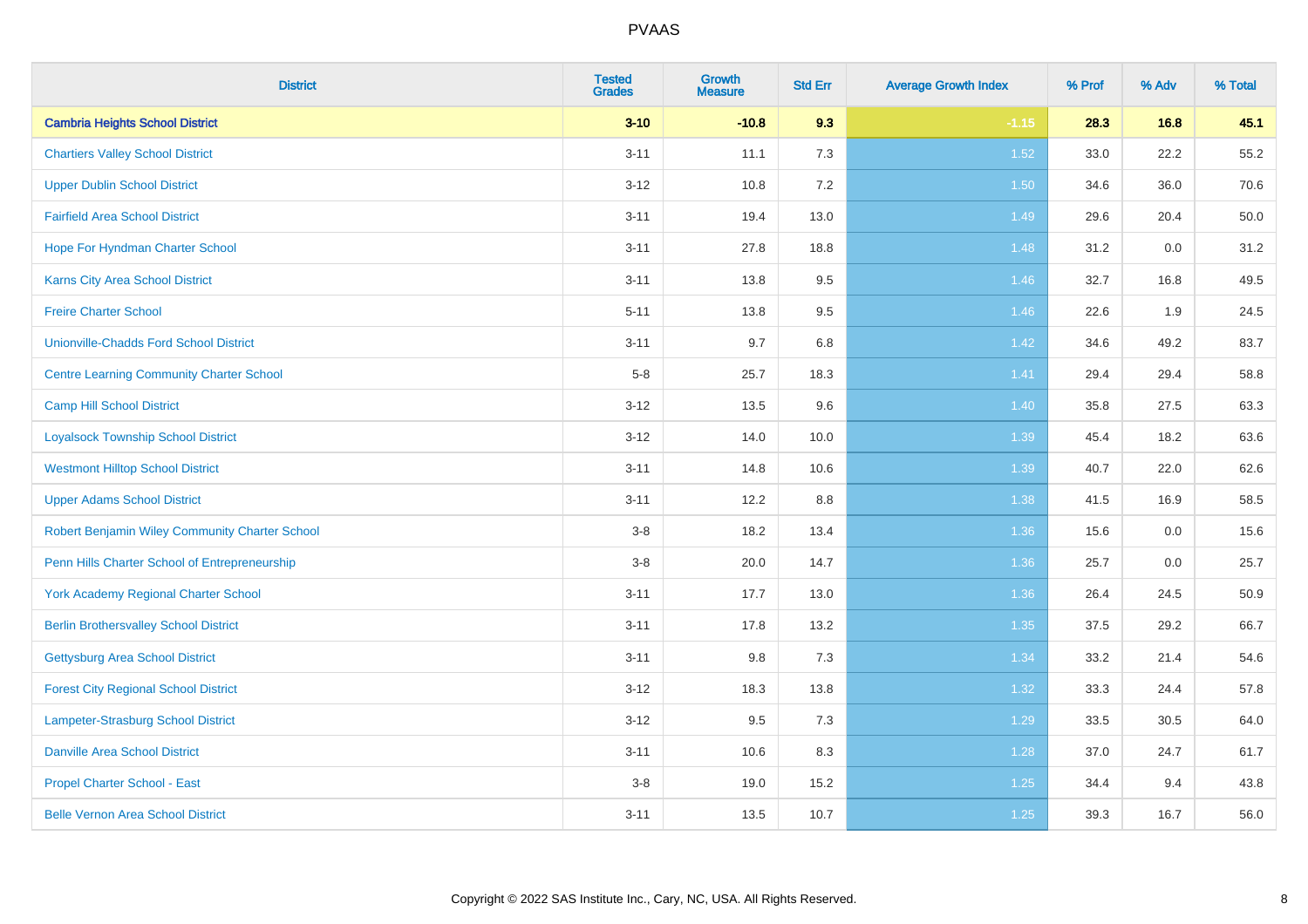| <b>District</b>                                                     | <b>Tested</b><br><b>Grades</b> | <b>Growth</b><br><b>Measure</b> | <b>Std Err</b> | <b>Average Growth Index</b> | % Prof | % Adv | % Total |
|---------------------------------------------------------------------|--------------------------------|---------------------------------|----------------|-----------------------------|--------|-------|---------|
| <b>Cambria Heights School District</b>                              | $3 - 10$                       | $-10.8$                         | 9.3            | $-1.15$                     | 28.3   | 16.8  | 45.1    |
| The Philadelphia Charter School for Arts and Sciences at HR Edmunds | $3-8$                          | 12.7                            | 10.3           | 1.23                        | 12.4   | 3.4   | 15.7    |
| <b>Reach Cyber Charter School</b>                                   | $3 - 11$                       | 16.9                            | 13.7           | 1.23                        | 37.9   | 22.4  | 60.3    |
| <b>Upper Perkiomen School District</b>                              | $3 - 11$                       | 8.9                             | 7.3            | 1.22                        | 35.2   | 16.8  | 52.0    |
| <b>Green Woods Charter School</b>                                   | $3-8$                          | 15.7                            | 12.8           | 1.22                        | 24.0   | 26.0  | 50.0    |
| <b>William Penn School District</b>                                 | $3 - 12$                       | 10.3                            | $8.6\,$        | 1.20                        | 15.1   | 5.9   | 21.0    |
| <b>Mifflin County School District</b>                               | $3 - 11$                       | 7.1                             | 5.9            | $1.20$                      | 29.2   | 12.3  | 41.5    |
| <b>Penn Hills School District</b>                                   | $3 - 11$                       | 9.8                             | 8.4            | 1.17                        | 15.1   | 10.5  | 25.7    |
| <b>Lewisburg Area School District</b>                               | $3 - 11$                       | 10.4                            | 8.9            | 1.17                        | 30.4   | 37.8  | 68.2    |
| <b>Derry Township School District</b>                               | $3 - 10$                       | 23.7                            | 20.2           | 1.17                        | 33.3   | 66.7  | 100.0   |
| Center For Student Learning Charter School At Pennsbury             | $6 - 12$                       | 22.3                            | 19.1           | 1.17                        | 14.3   | 21.4  | 35.7    |
| Leechburg Area School District                                      | $3 - 11$                       | 16.2                            | 13.9           | 1.16                        | 41.9   | 25.6  | 67.4    |
| Northern York County School District                                | $3 - 11$                       | 8.0                             | 7.0            | 1.15                        | 32.4   | 20.1  | 52.5    |
| Southwest Leadership Academy Charter School                         | $3-8$                          | 19.2                            | 16.9           | 1.14                        | 4.4    | 0.0   | 4.4     |
| <b>Indiana Area School District</b>                                 | $3 - 11$                       | 8.7                             | 7.7            | 1.13                        | 37.4   | 24.1  | 61.5    |
| Southern Tioga School District                                      | $3 - 11$                       | 10.2                            | 9.3            | 1.11                        | 27.7   | 15.1  | 42.9    |
| <b>Mount Union Area School District</b>                             | $3 - 10$                       | 11.8                            | 10.6           | 1.11                        | 24.4   | 7.3   | 31.7    |
| <b>Pennridge School District</b>                                    | $3 - 10$                       | $5.5\,$                         | 5.1            | 1.09                        | 38.8   | 26.1  | 64.8    |
| <b>Wattsburg Area School District</b>                               | $3 - 11$                       | 10.6                            | 9.7            | 1.09                        | 38.6   | 16.8  | 55.4    |
| <b>Franklin Area School District</b>                                | $3 - 11$                       | 9.5                             | 8.9            | 1.08                        | 36.6   | 12.2  | 48.8    |
| <b>Port Allegany School District</b>                                | $3 - 11$                       | 13.1                            | 12.2           | 1.08                        | 25.0   | 20.0  | 45.0    |
| <b>Fannett-Metal School District</b>                                | $3 - 11$                       | 14.3                            | 13.5           | 1.06                        | 33.3   | 8.9   | 42.2    |
| <b>Commonwealth Charter Academy Charter School</b>                  | $3 - 10$                       | 15.1                            | 14.2           | 1.06                        | 28.9   | 20.0  | 48.9    |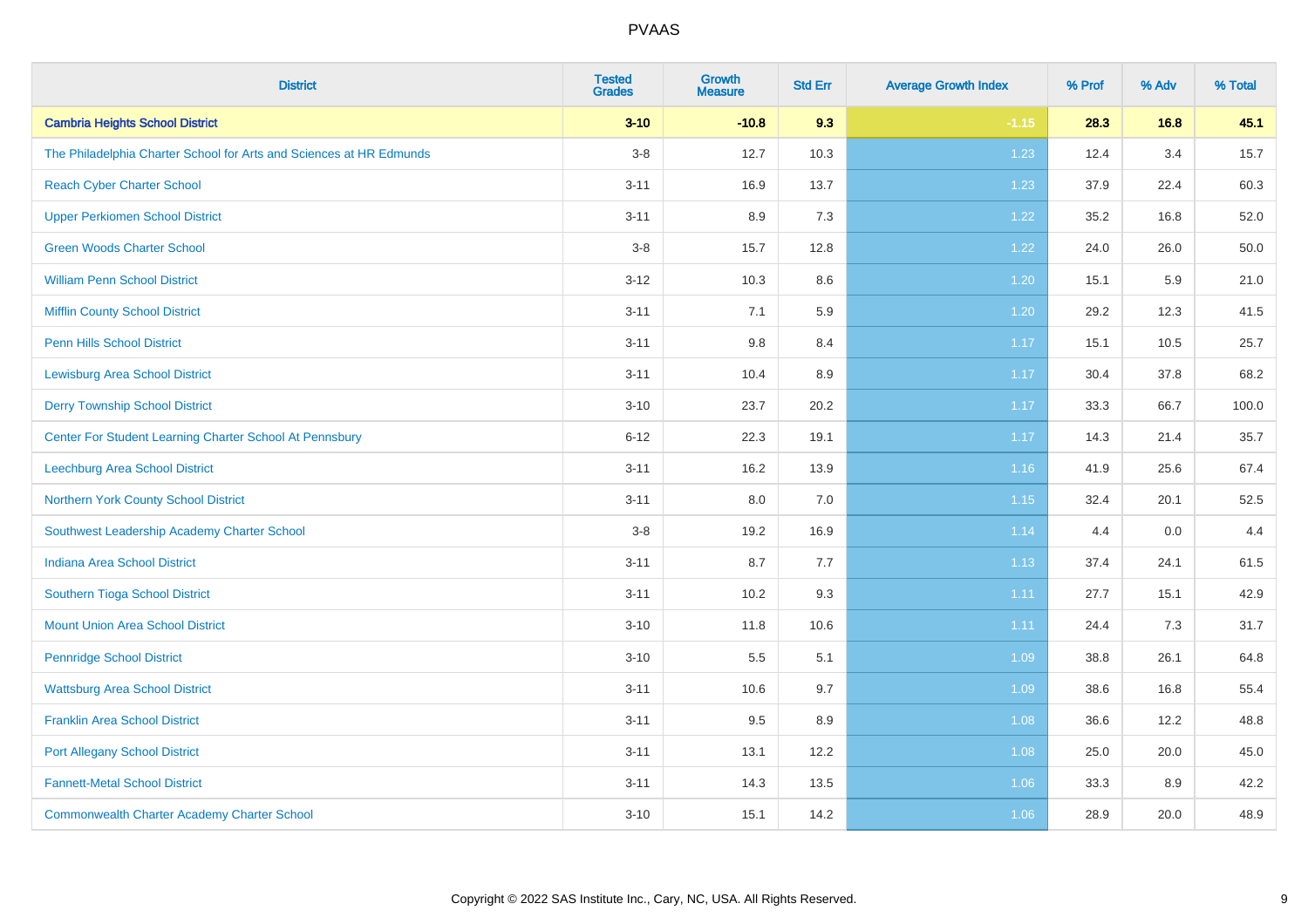| <b>District</b>                                  | <b>Tested</b><br><b>Grades</b> | Growth<br><b>Measure</b> | <b>Std Err</b> | <b>Average Growth Index</b> | % Prof | % Adv | % Total |
|--------------------------------------------------|--------------------------------|--------------------------|----------------|-----------------------------|--------|-------|---------|
| <b>Cambria Heights School District</b>           | $3 - 10$                       | $-10.8$                  | 9.3            | $-1.15$                     | 28.3   | 16.8  | 45.1    |
| <b>North Pocono School District</b>              | $3 - 11$                       | 10.0                     | 9.4            | 1.05                        | 35.1   | 24.6  | 59.6    |
| <b>Mastery Charter School - Harrity Campus</b>   | $3 - 8$                        | 15.9                     | 15.2           | 1.05                        | 6.2    | 6.2   | 12.5    |
| <b>Wyalusing Area School District</b>            | $3 - 12$                       | 10.2                     | 9.8            | 1.04                        | 36.2   | 16.2  | 52.4    |
| <b>Fleetwood Area School District</b>            | $3 - 10$                       | 8.3                      | 8.1            | 1.03                        | 36.7   | 20.2  | 57.0    |
| <b>West Branch Area School District</b>          | $3 - 11$                       | 12.3                     | 11.9           | 1.03                        | 38.5   | 20.0  | 58.5    |
| <b>Steel Valley School District</b>              | $3 - 11$                       | 11.5                     | 11.4           | 1.01                        | 18.3   | 15.5  | 33.8    |
| <b>Bentworth School District</b>                 | $3 - 11$                       | 11.8                     | 11.9           | 0.99                        | 35.9   | 17.2  | 53.1    |
| Eugenio Maria De Hostos Charter School           | $3-8$                          | 18.9                     | 19.1           | 0.99                        | 46.7   | 6.7   | 53.3    |
| <b>Commodore Perry School District</b>           | $3 - 11$                       | 16.1                     | 16.5           | 0.97                        | 50.0   | 26.9  | 76.9    |
| <b>Kane Area School District</b>                 | $3 - 10$                       | 10.4                     | 10.7           | 0.97                        | 47.6   | 4.9   | 52.4    |
| Northern Bedford County School District          | $3 - 11$                       | 11.1                     | 11.7           | 0.95                        | 34.4   | 34.4  | 68.8    |
| <b>Laboratory Charter School</b>                 | $3-8$                          | 16.9                     | 18.0           | 0.94                        | 22.2   | 5.6   | 27.8    |
| Juniata County School District                   | $3 - 12$                       | 7.6                      | 8.1            | 0.94                        | 30.5   | 11.6  | 42.1    |
| <b>Everett Area School District</b>              | $3 - 11$                       | 10.9                     | 11.7           | 0.93                        | 26.7   | 21.3  | 48.0    |
| <b>Sharon City School District</b>               | $3 - 11$                       | 8.1                      | 9.0            | 0.91                        | 28.7   | 11.6  | 40.3    |
| <b>Manchester Academic Charter School</b>        | $3-8$                          | 14.1                     | 15.4           | 0.91                        | 19.4   | 0.0   | 19.4    |
| <b>Mechanicsburg Area School District</b>        | $3 - 11$                       | 5.8                      | 6.5            | 0.89                        | 38.6   | 18.9  | 57.6    |
| <b>Lindley Academy Charter School At Birney</b>  | $3 - 8$                        | 10.8                     | 12.1           | 0.89                        | 14.8   | 0.0   | 14.8    |
| Memphis Street Academy Charter School @ JP Jones | $5-8$                          | 13.4                     | 15.2           | 0.88                        | 14.7   | 5.9   | 20.6    |
| <b>Central Valley School District</b>            | $3 - 10$                       | 7.3                      | 8.7            | 0.85                        | 28.2   | 23.7  | 51.8    |
| <b>Moshannon Valley School District</b>          | $3 - 10$                       | 9.7                      | 11.9           | 0.81                        | 29.7   | 14.1  | 43.8    |
| <b>Monessen City School District</b>             | $3 - 10$                       | 14.3                     | 17.7           | 0.81                        | 19.0   | 4.8   | 23.8    |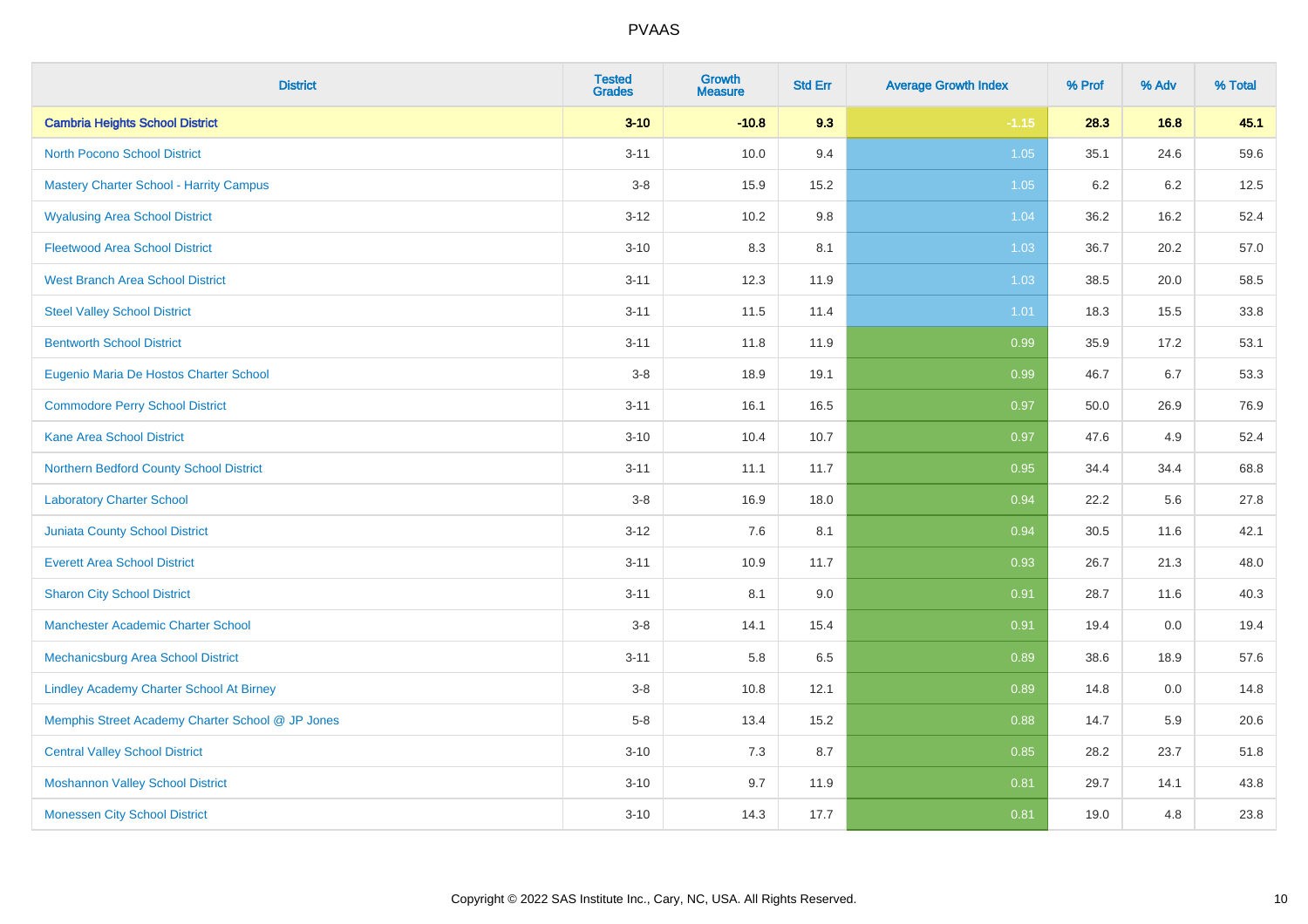| <b>District</b>                                       | <b>Tested</b><br><b>Grades</b> | Growth<br><b>Measure</b> | <b>Std Err</b> | <b>Average Growth Index</b> | % Prof | % Adv | % Total |
|-------------------------------------------------------|--------------------------------|--------------------------|----------------|-----------------------------|--------|-------|---------|
| <b>Cambria Heights School District</b>                | $3 - 10$                       | $-10.8$                  | 9.3            | $-1.15$                     | 28.3   | 16.8  | 45.1    |
| <b>Benton Area School District</b>                    | $3 - 10$                       | 11.5                     | 14.3           | 0.80                        | 43.6   | 12.8  | 56.4    |
| <b>Montoursville Area School District</b>             | $3 - 12$                       | 6.6                      | 8.4            | 0.79                        | 31.9   | 27.0  | 58.9    |
| <b>Avella Area School District</b>                    | $3 - 12$                       | 12.4                     | 15.8           | 0.79                        | 46.4   | 14.3  | 60.7    |
| <b>Bangor Area School District</b>                    | $3 - 12$                       | 6.4                      | 8.3            | 0.78                        | 36.7   | 13.3  | 50.0    |
| <b>Upper Moreland Township School District</b>        | $3 - 11$                       | 5.6                      | 7.3            | 0.77                        | 31.4   | 24.0  | 55.4    |
| <b>Aliquippa School District</b>                      | $3 - 11$                       | 9.5                      | 12.6           | 0.75                        | 13.0   | 1.8   | 14.8    |
| <b>Bald Eagle Area School District</b>                | $3 - 11$                       | 6.9                      | 9.2            | 0.75                        | 34.5   | 19.5  | 54.0    |
| Young Scholars Of Western Pennsylvania Charter School | $3-8$                          | 12.3                     | 16.9           | 0.73                        | 26.1   | 13.0  | 39.1    |
| <b>Sayre Area School District</b>                     | $3 - 11$                       | 8.5                      | 11.8           | 0.72                        | 40.0   | 13.8  | 53.8    |
| <b>Clairton City School District</b>                  | $3 - 11$                       | 9.4                      | 13.3           | 0.71                        | 14.0   | 4.0   | 18.0    |
| Fox Chapel Area School District                       | $3 - 11$                       | 4.6                      | 6.6            | 0.69                        | 28.9   | 46.0  | 74.9    |
| <b>Franklin Regional School District</b>              | $3 - 11$                       | 5.3                      | 7.7            | 0.69                        | 37.1   | 29.0  | 66.1    |
| <b>Universal Institute Charter School</b>             | $3 - 8$                        | 7.1                      | 10.4           | 0.68                        | 17.4   | 3.5   | 20.9    |
| <b>Coudersport Area School District</b>               | $3 - 11$                       | 8.3                      | 12.7           | 0.66                        | 34.0   | 11.3  | 45.3    |
| <b>Bellefonte Area School District</b>                | $3 - 11$                       | 4.9                      | 7.5            | 0.66                        | 34.5   | 20.5  | 55.0    |
| <b>Union City Area School District</b>                | $3 - 12$                       | 6.6                      | 10.6           | 0.62                        | 35.6   | 15.6  | 51.1    |
| <b>Palmerton Area School District</b>                 | $3 - 11$                       | 5.6                      | 9.6            | 0.58                        | 34.3   | 21.9  | 56.2    |
| <b>Brockway Area School District</b>                  | $3 - 11$                       | 6.6                      | 11.4           | 0.58                        | 40.3   | 13.9  | 54.2    |
| <b>Greater Johnstown School District</b>              | $3 - 11$                       | 4.7                      | 8.3            | 0.57                        | 15.3   | 3.8   | 19.1    |
| Jefferson-Morgan School District                      | $3 - 10$                       | 7.9                      | 13.8           | 0.57                        | 34.1   | 13.6  | 47.7    |
| Hamburg Area School District                          | $3 - 11$                       | $4.8\,$                  | 8.4            | 0.57                        | 27.7   | 14.9  | 42.6    |
| <b>Eastern Lancaster County School District</b>       | $3 - 12$                       | 4.3                      | 7.6            | 0.57                        | 35.5   | 21.0  | 56.4    |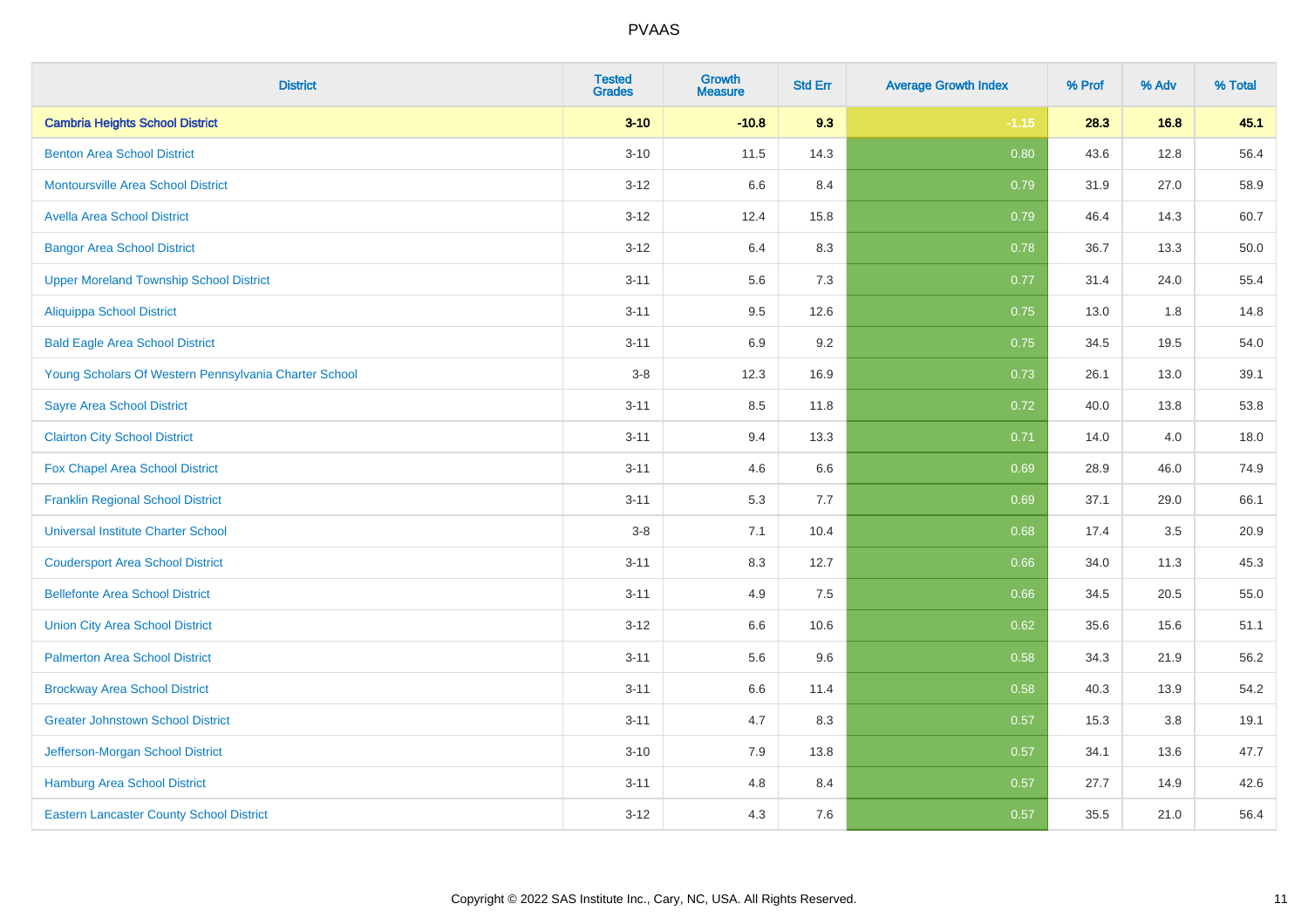| <b>District</b>                                            | <b>Tested</b><br><b>Grades</b> | Growth<br><b>Measure</b> | <b>Std Err</b> | <b>Average Growth Index</b> | % Prof | % Adv | % Total |
|------------------------------------------------------------|--------------------------------|--------------------------|----------------|-----------------------------|--------|-------|---------|
| <b>Cambria Heights School District</b>                     | $3 - 10$                       | $-10.8$                  | 9.3            | $-1.15$                     | 28.3   | 16.8  | 45.1    |
| <b>Souderton Charter School Collaborative</b>              | $3-8$                          | 10.1                     | 18.4           | 0.55                        | 35.3   | 35.3  | 70.6    |
| <b>Shanksville-Stonycreek School District</b>              | $3 - 10$                       | 9.8                      | 17.9           | 0.55                        | 55.6   | 5.6   | 61.1    |
| Propel Charter School-Hazelwood                            | $3-8$                          | 9.3                      | 16.9           | 0.55                        | 8.3    | 4.2   | 12.5    |
| <b>Achievement House Charter School</b>                    | $7 - 11$                       | 7.1                      | 14.1           | 0.50                        | 37.2   | 9.3   | 46.5    |
| <b>Belmont Charter School</b>                              | $3 - 10$                       | 6.4                      | 12.6           | 0.50                        | 9.6    | 0.0   | 9.6     |
| <b>Armstrong School District</b>                           | $3 - 11$                       | $2.8\,$                  | 5.6            | 0.50                        | 34.1   | 22.1  | 56.1    |
| <b>Brownsville Area School District</b>                    | $3 - 12$                       | 5.7                      | 11.7           | 0.49                        | 27.5   | 7.2   | 34.8    |
| <b>Mastery Charter School - Thomas Campus</b>              | $3 - 10$                       | 6.4                      | 13.2           | 0.48                        | 18.0   | 0.0   | 18.0    |
| <b>Bellwood-Antis School District</b>                      | $3 - 10$                       | 4.9                      | 10.2           | 0.48                        | 31.9   | 18.7  | 50.6    |
| <b>Hanover Public School District</b>                      | $3 - 11$                       | 4.5                      | 9.5            | 0.48                        | 19.8   | 15.7  | 35.5    |
| <b>Carlisle Area School District</b>                       | $3 - 11$                       | 3.2                      | 6.9            | 0.47                        | 32.0   | 16.2  | 48.2    |
| Lake-Lehman School District                                | $3 - 11$                       | 4.3                      | 9.4            | 0.46                        | 37.7   | 15.8  | 53.5    |
| <b>Central Fulton School District</b>                      | $3 - 11$                       | 5.9                      | 12.9           | 0.46                        | 38.2   | 16.4  | 54.6    |
| <b>Canon-Mcmillan School District</b>                      | $3 - 11$                       | 2.8                      | 6.1            | 0.45                        | 37.8   | 26.4  | 64.2    |
| Global Leadership Academy Charter School Southwest at Huey | $3-8$                          | 8.9                      | 19.9           | 0.45                        | 7.1    | 0.0   | 7.1     |
| <b>Shaler Area School District</b>                         | $3 - 11$                       | 2.8                      | 6.4            | 0.44                        | 34.6   | 20.1  | 54.6    |
| Southern Columbia Area School District                     | $3 - 11$                       | 4.5                      | 10.2           | 0.44                        | 43.5   | 17.4  | 60.9    |
| <b>Gillingham Charter School</b>                           | $3 - 11$                       | 8.7                      | 19.8           | 0.44                        | 33.3   | 16.7  | 50.0    |
| <b>Grove City Area School District</b>                     | $3 - 12$                       | 3.9                      | 9.2            | 0.43                        | 30.2   | 31.9  | 62.2    |
| <b>Towanda Area School District</b>                        | $3 - 11$                       | 4.1                      | 9.5            | 0.43                        | 32.5   | 14.5  | 47.0    |
| <b>Mifflinburg Area School District</b>                    | $3 - 11$                       | 4.1                      | 9.9            | 0.42                        | 46.2   | 18.3  | 64.4    |
| <b>Conewago Valley School District</b>                     | $3 - 12$                       | 2.6                      | 6.4            | 0.41                        | 36.1   | 19.9  | 56.0    |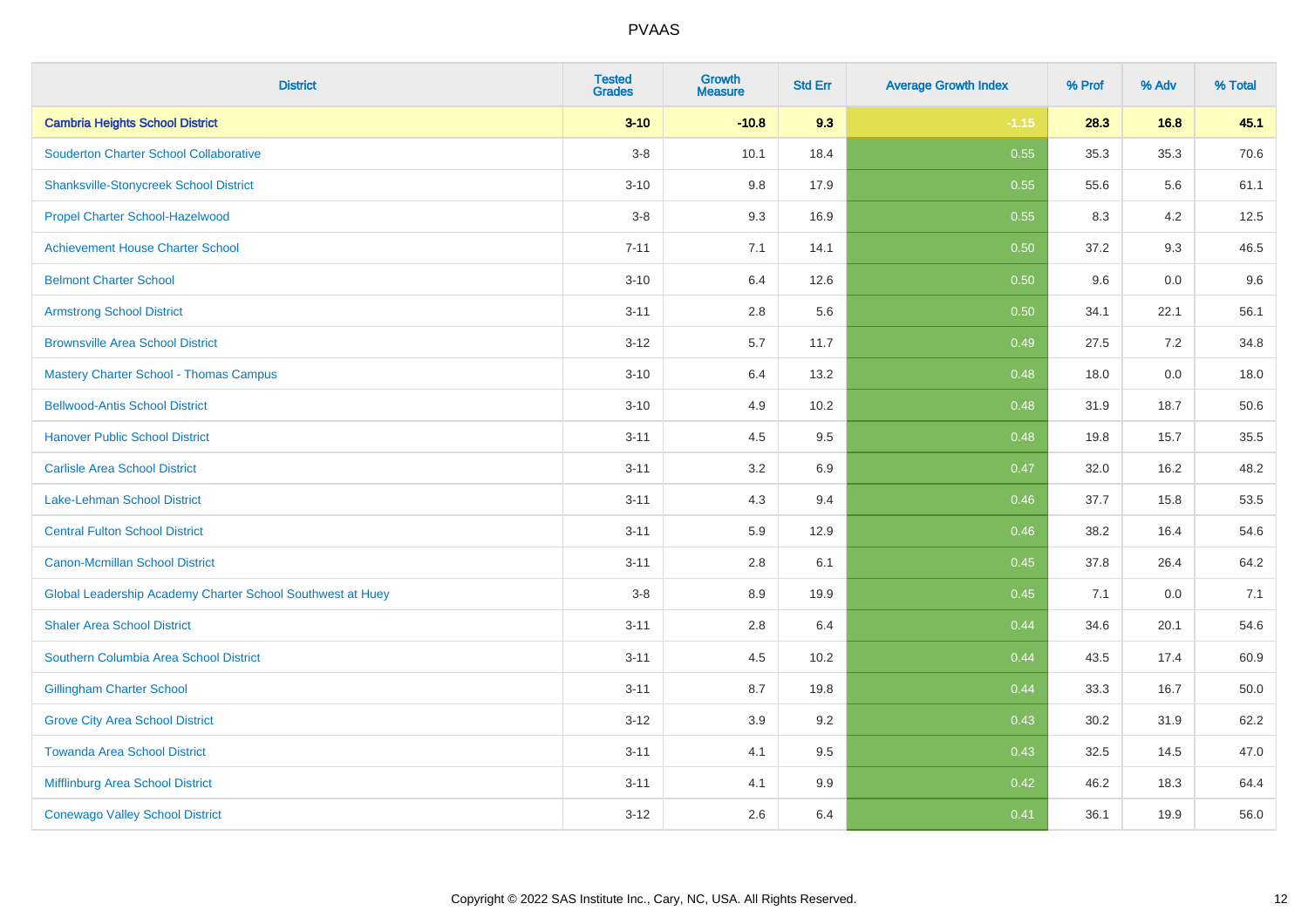| <b>District</b>                                     | <b>Tested</b><br><b>Grades</b> | Growth<br><b>Measure</b> | <b>Std Err</b> | <b>Average Growth Index</b> | % Prof | % Adv | % Total |
|-----------------------------------------------------|--------------------------------|--------------------------|----------------|-----------------------------|--------|-------|---------|
| <b>Cambria Heights School District</b>              | $3 - 10$                       | $-10.8$                  | 9.3            | $-1.15$                     | 28.3   | 16.8  | 45.1    |
| <b>Union School District</b>                        | $3 - 12$                       | 5.5                      | 13.7           | 0.40                        | 35.6   | 13.3  | 48.9    |
| <b>South Western School District</b>                | $3 - 12$                       | 2.5                      | 6.3            | 0.40                        | 37.7   | 18.0  | 55.7    |
| <b>Southeast Delco School District</b>              | $3 - 10$                       | 3.8                      | 9.5            | 0.40                        | 15.4   | 7.7   | 23.1    |
| <b>Pequea Valley School District</b>                | $3 - 11$                       | 4.1                      | 10.1           | 0.40                        | 24.2   | 21.2  | 45.4    |
| Young Scholars Charter School                       | $6-8$                          | 4.6                      | 11.3           | 0.40                        | 11.7   | 0.0   | 11.7    |
| Mariana Bracetti Academy Charter School             | $3 - 10$                       | 6.1                      | 15.7           | 0.39                        | 15.6   | 0.0   | 15.6    |
| <b>Montrose Area School District</b>                | $3 - 10$                       | 4.1                      | 10.8           | 0.38                        | 42.9   | 14.3  | 57.1    |
| <b>Salisbury Township School District</b>           | $3 - 11$                       | 4.2                      | 11.0           | 0.38                        | 32.9   | 18.8  | 51.8    |
| <b>Jamestown Area School District</b>               | $3 - 11$                       | 6.9                      | 18.5           | 0.37                        | 23.8   | 19.0  | 42.9    |
| Mastery Charter School - Shoemaker Campus           | $7 - 10$                       | 6.6                      | 17.9           | 0.37                        | 26.3   | 0.0   | 26.3    |
| <b>Environmental Charter School At Frick Park</b>   | $3-9$                          | 4.2                      | 12.1           | 0.35                        | 27.1   | 15.7  | 42.9    |
| <b>Pittston Area School District</b>                | $3 - 11$                       | 4.5                      | 13.5           | 0.33                        | 29.1   | 9.1   | 38.2    |
| <b>Hermitage School District</b>                    | $3 - 12$                       | 2.9                      | 8.6            | 0.33                        | 33.8   | 27.7  | 61.5    |
| <b>Otto-Eldred School District</b>                  | $3 - 11$                       | 4.2                      | 13.1           | 0.32                        | 22.9   | 18.8  | 41.7    |
| <b>Milton Area School District</b>                  | $3 - 11$                       | $2.8\,$                  | 9.0            | 0.31                        | 31.8   | 19.0  | 50.8    |
| <b>Palisades School District</b>                    | $3 - 11$                       | 2.8                      | 10.6           | 0.27                        | 33.0   | 19.3  | 52.3    |
| <b>Hampton Township School District</b>             | $3 - 11$                       | 2.1                      | 7.9            | 0.27                        | 35.8   | 40.5  | 76.3    |
| Howard Gardner Multiple Intelligence Charter School | $3-8$                          | 4.3                      | 16.3           | 0.26                        | 48.2   | 14.8  | 63.0    |
| <b>Independence Charter School</b>                  | $3-8$                          | 3.3                      | 12.6           | 0.26                        | 32.1   | 17.0  | 49.1    |
| <b>Tidioute Community Charter School</b>            | $3 - 11$                       | 4.1                      | 15.9           | 0.26                        | 18.5   | 3.7   | 22.2    |
| <b>Warrior Run School District</b>                  | $3 - 11$                       | 2.6                      | 10.4           | 0.25                        | 34.4   | 14.4  | 48.9    |
| Johnsonburg Area School District                    | $3 - 11$                       | 3.4                      | 13.6           | 0.25                        | 38.6   | 20.4  | 59.1    |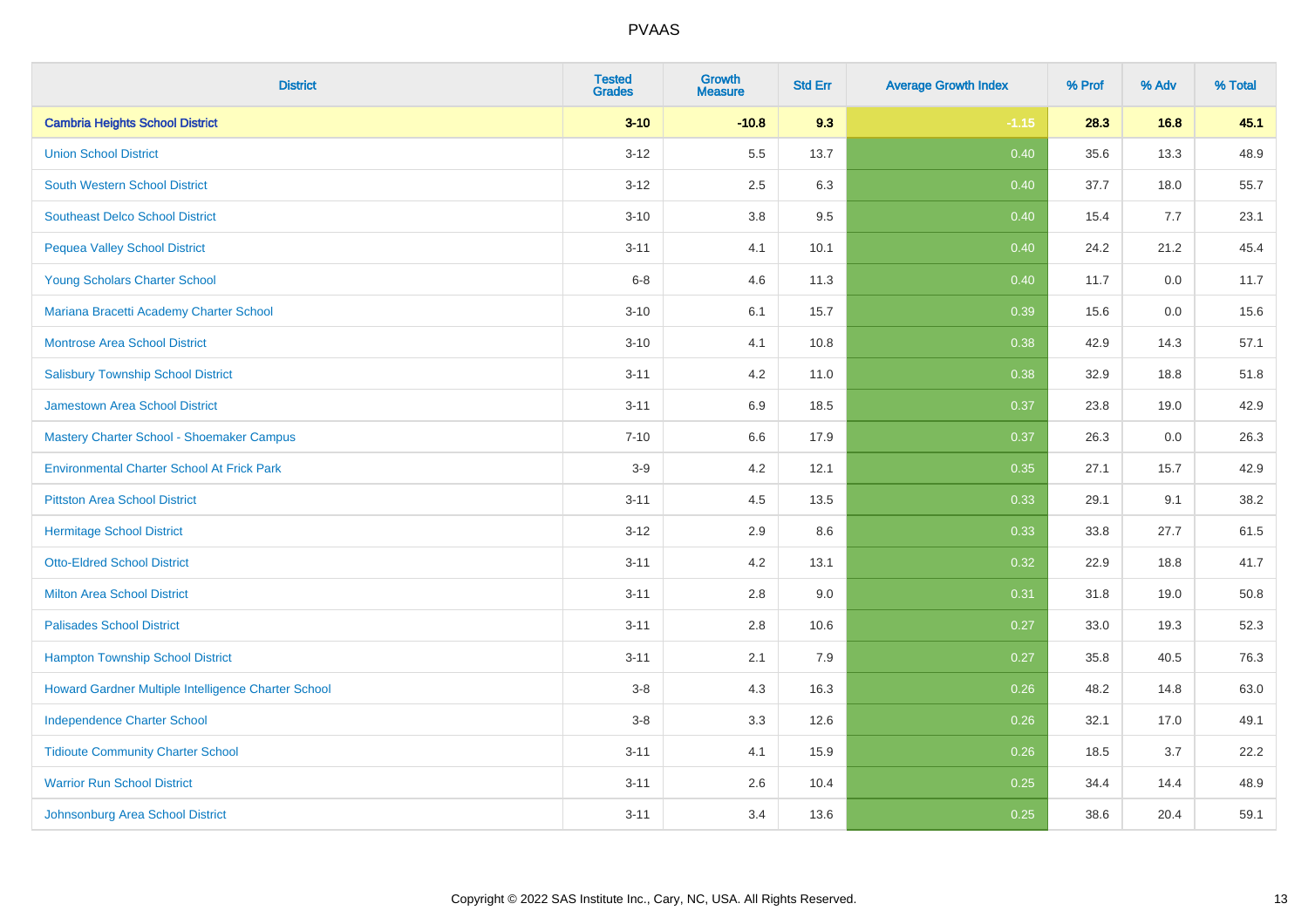| <b>District</b>                                              | <b>Tested</b><br><b>Grades</b> | Growth<br><b>Measure</b> | <b>Std Err</b> | <b>Average Growth Index</b> | % Prof | % Adv | % Total |
|--------------------------------------------------------------|--------------------------------|--------------------------|----------------|-----------------------------|--------|-------|---------|
| <b>Cambria Heights School District</b>                       | $3 - 10$                       | $-10.8$                  | 9.3            | $-1.15$                     | 28.3   | 16.8  | 45.1    |
| <b>Greencastle-Antrim School District</b>                    | $3 - 11$                       | 1.7                      | 6.9            | 0.25                        | 41.7   | 18.9  | 60.5    |
| <b>Carmichaels Area School District</b>                      | $3 - 10$                       | 2.9                      | 11.5           | 0.25                        | 33.8   | 7.0   | 40.8    |
| <b>Crestwood School District</b>                             | $3 - 11$                       | 2.0                      | 9.1            | 0.22                        | 33.8   | 23.8  | 57.7    |
| <b>Troy Area School District</b>                             | $3 - 10$                       | 1.9                      | 9.4            | 0.20                        | 35.0   | 14.5  | 49.6    |
| <b>Avonworth School District</b>                             | $3 - 10$                       | 1.8                      | 9.3            | 0.19                        | 43.5   | 24.4  | 67.8    |
| <b>Allegheny Valley School District</b>                      | $3 - 11$                       | 2.2                      | 11.9           | 0.18                        | 32.8   | 23.0  | 55.7    |
| <b>Bethlehem-Center School District</b>                      | $3 - 10$                       | 2.1                      | 12.3           | 0.17                        | 32.8   | 6.6   | 39.3    |
| <b>Hatboro-Horsham School District</b>                       | $3 - 11$                       | 1.1                      | 6.6            | 0.16                        | 33.3   | 20.3  | 53.6    |
| <b>Propel Charter School-Homestead</b>                       | $3 - 11$                       | 1.8                      | 14.0           | 0.13                        | 14.6   | 2.4   | 17.1    |
| <b>Austin Area School District</b>                           | $3 - 11$                       | 2.2                      | 18.5           | 0.12                        | 50.0   | 12.5  | 62.5    |
| <b>Chester-Upland School District</b>                        | $3 - 11$                       | 1.2                      | 12.1           | 0.10                        | 4.4    | 0.0   | 4.4     |
| Northampton Area School District                             | $3 - 11$                       | $1.2$                    | 12.5           | 0.10                        | 44.1   | 5.1   | 49.2    |
| <b>Stroudsburg Area School District</b>                      | $3 - 11$                       | 0.7                      | 7.6            | 0.09                        | 36.6   | 15.0  | 51.6    |
| <b>Carlynton School District</b>                             | $3 - 11$                       | 1.0                      | 11.5           | 0.09                        | 29.0   | 15.8  | 44.7    |
| <b>Central PA Digital Learning Foundation Charter School</b> | $3 - 11$                       | 1.7                      | 20.2           | 0.08                        | 27.3   | 0.0   | 27.3    |
| <b>Chartiers-Houston School District</b>                     | $3 - 10$                       | 0.9                      | 12.0           | 0.08                        | 36.9   | 23.1  | 60.0    |
| <b>Northgate School District</b>                             | $3 - 11$                       | 1.1                      | 13.0           | 0.08                        | 25.5   | 23.5  | 49.0    |
| <b>Riverside School District</b>                             | $3 - 11$                       | 0.7                      | 9.5            | 0.08                        | 30.9   | 12.7  | 43.6    |
| <b>Greenville Area School District</b>                       | $3 - 11$                       | 0.8                      | 11.2           | 0.07                        | 35.0   | 12.5  | 47.5    |
| <b>Keystone Academy Charter School</b>                       | $3-8$                          | 0.7                      | 12.0           | 0.06                        | 28.8   | 10.2  | 39.0    |
| <b>Cameron County School District</b>                        | $3 - 12$                       | 0.8                      | 14.7           | 0.05                        | 40.0   | 8.6   | 48.6    |
| <b>Shade-Central City School District</b>                    | $3 - 11$                       | 0.9                      | 17.0           | 0.05                        | 33.3   | 16.7  | 50.0    |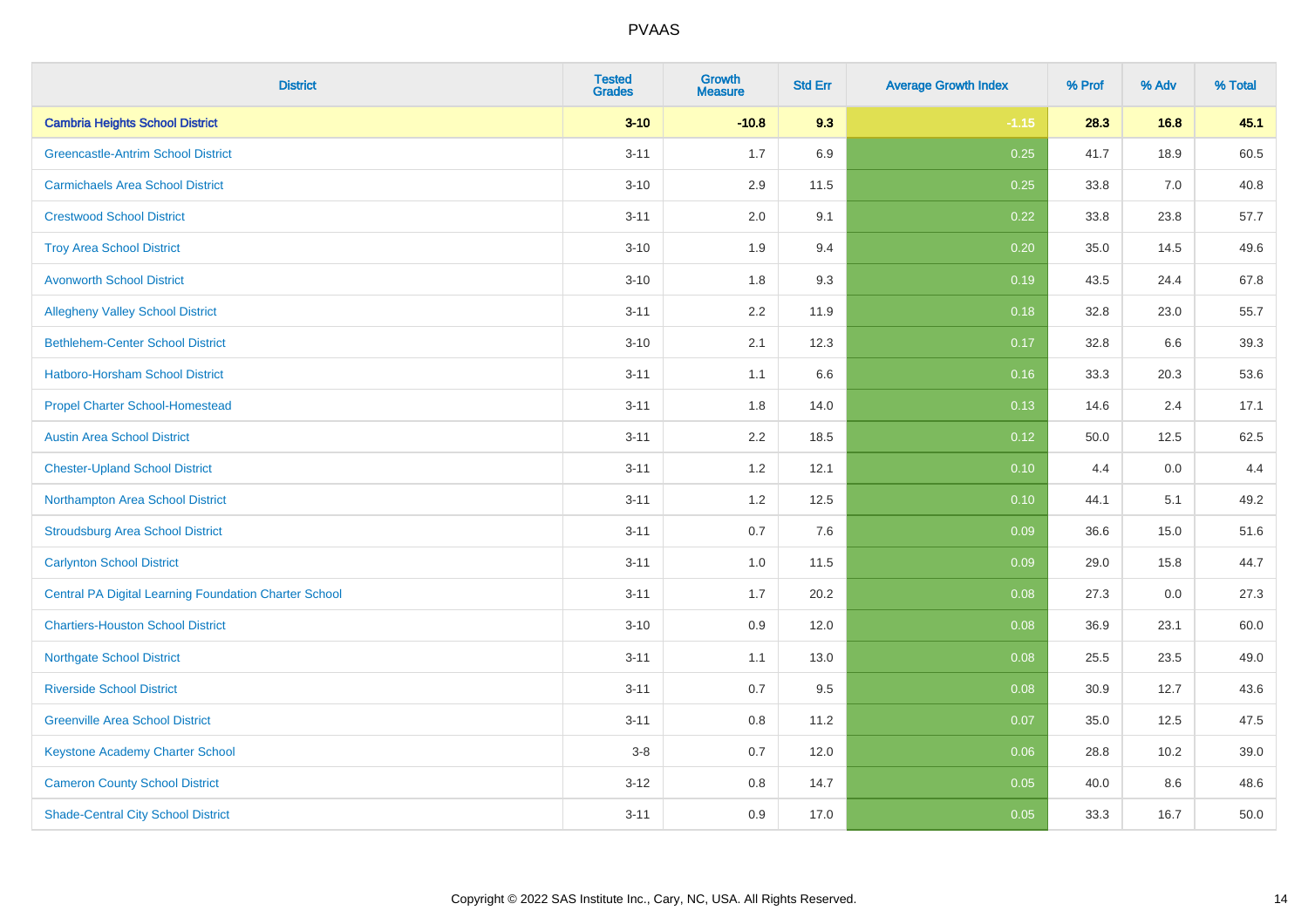| <b>District</b>                                  | <b>Tested</b><br><b>Grades</b> | Growth<br><b>Measure</b> | <b>Std Err</b> | <b>Average Growth Index</b> | % Prof | % Adv | % Total |
|--------------------------------------------------|--------------------------------|--------------------------|----------------|-----------------------------|--------|-------|---------|
| <b>Cambria Heights School District</b>           | $3 - 10$                       | $-10.8$                  | 9.3            | $-1.15$                     | 28.3   | 16.8  | 45.1    |
| <b>Keystone Central School District</b>          | $3 - 11$                       | $0.2\,$                  | 6.4            | 0.04                        | 27.9   | 10.7  | 38.6    |
| <b>Midland Borough School District</b>           | $3-8$                          | 0.5                      | 17.5           | 0.03                        | 23.8   | 4.8   | 28.6    |
| Saint Clair Area School District                 | $3-8$                          | 0.3                      | 14.0           | 0.02                        | 36.6   | 7.3   | 43.9    |
| <b>Tulpehocken Area School District</b>          | $3 - 12$                       | 0.2                      | 9.5            | 0.02                        | 30.4   | 23.2  | 53.6    |
| <b>Sto-Rox School District</b>                   | $3 - 10$                       | 0.4                      | 16.9           | 0.02                        | 8.3    | 0.0   | $8.3\,$ |
| First Philadelphia Preparatory Charter School    | $3-8$                          | 0.1                      | 11.2           | 0.01                        | 28.0   | 1.3   | 29.3    |
| <b>Frederick Douglass Mastery Charter School</b> | $3-8$                          | 0.1                      | 16.1           | 0.01                        | 11.5   | 3.8   | 15.4    |
| <b>Ferndale Area School District</b>             | $3 - 10$                       | $-0.0$                   | 13.5           | $-0.00$                     | 30.4   | 17.4  | 47.8    |
| <b>Highlands School District</b>                 | $3 - 11$                       | $-0.0$                   | 8.4            | $-0.00$                     | 30.9   | 12.8  | 43.6    |
| <b>Richland School District</b>                  | $3 - 11$                       | $-0.1$                   | 9.7            | $-0.01$                     | 34.0   | 30.2  | 64.2    |
| <b>Manheim Central School District</b>           | $3 - 11$                       | $-0.1$                   | 7.7            | $-0.01$                     | 31.5   | 23.6  | 55.1    |
| South Allegheny School District                  | $3 - 11$                       | $-0.3$                   | 14.2           | $-0.02$                     | 25.6   | 28.2  | 53.8    |
| <b>Lakeland School District</b>                  | $3 - 11$                       | $-0.2$                   | 10.4           | $-0.02$                     | 31.8   | 14.8  | 46.6    |
| Aspira Bilingual Cyber Charter School            | $3 - 11$                       | $-0.4$                   | 17.3           | $-0.02$                     | 4.0    | 0.0   | 4.0     |
| Jersey Shore Area School District                | $3 - 11$                       | $-0.3$                   | 7.6            | $-0.03$                     | 35.9   | 16.6  | 52.5    |
| <b>Pottsville Area School District</b>           | $3 - 12$                       | $-0.3$                   | 7.9            | $-0.03$                     | 30.4   | 9.9   | 40.4    |
| <b>Marion Center Area School District</b>        | $3 - 10$                       | $-0.3$                   | 10.1           | $-0.03$                     | 36.2   | 25.5  | 61.7    |
| KIPP West Philadelphia Charter School            | $3-8$                          | $-0.7$                   | 18.0           | $-0.03$                     | 15.8   | 0.0   | 15.8    |
| Wilmington Area School District                  | $3 - 11$                       | $-0.6$                   | 12.8           | $-0.04$                     | 30.9   | 18.2  | 49.1    |
| <b>Easton Area School District</b>               | $3 - 12$                       | $-0.4$                   | 6.7            | $-0.06$                     | 20.9   | 14.6  | 35.4    |
| <b>Bensalem Township School District</b>         | $3 - 11$                       | $-0.4$                   | 6.1            | $-0.06$                     | 27.1   | 13.2  | 40.4    |
| <b>Sullivan County School District</b>           | $3 - 10$                       | $-1.2$                   | 15.4           | $-0.07$                     | 27.3   | 12.1  | 39.4    |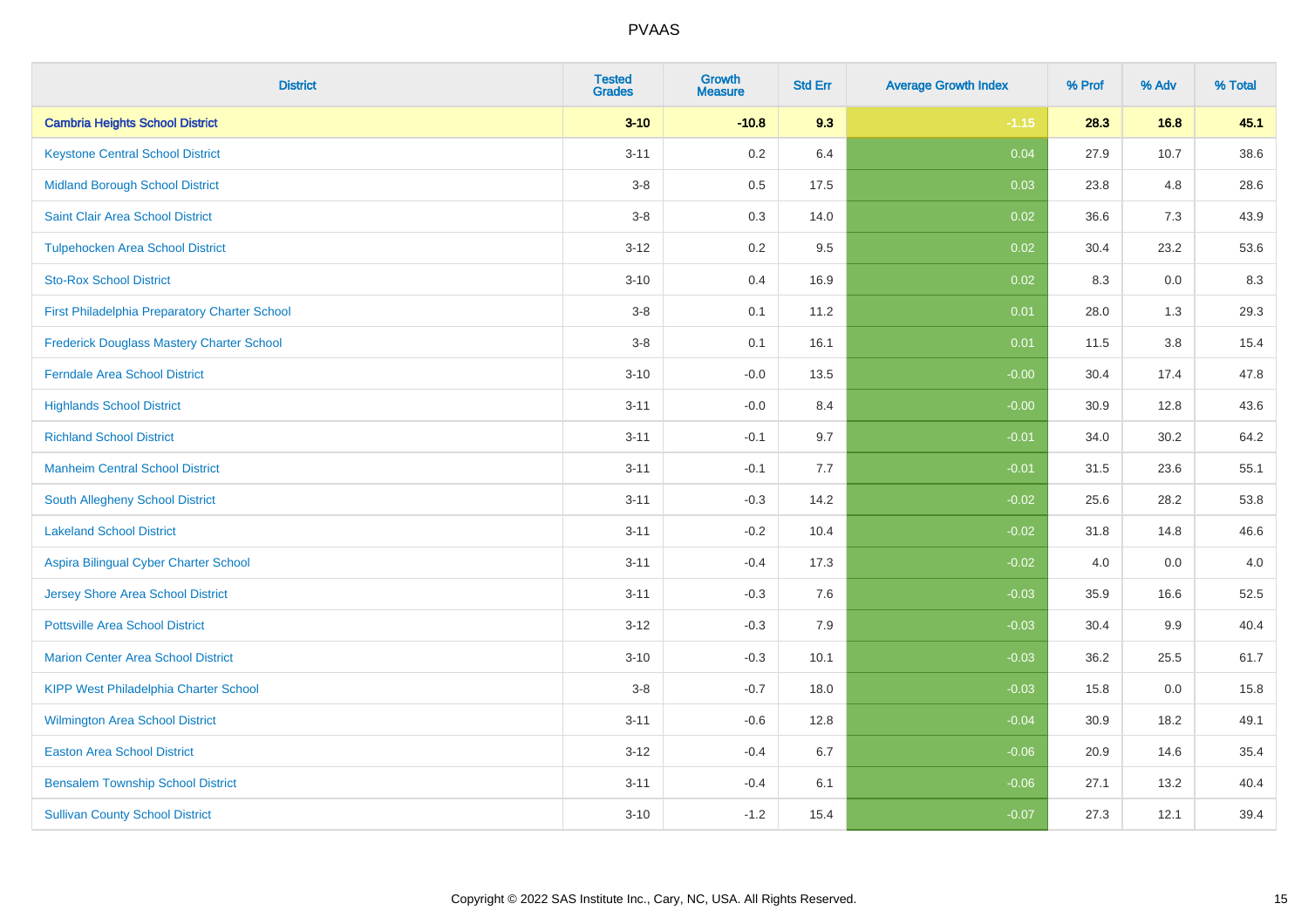| <b>District</b>                                | <b>Tested</b><br><b>Grades</b> | Growth<br><b>Measure</b> | <b>Std Err</b> | <b>Average Growth Index</b> | % Prof | % Adv | % Total |
|------------------------------------------------|--------------------------------|--------------------------|----------------|-----------------------------|--------|-------|---------|
| <b>Cambria Heights School District</b>         | $3 - 10$                       | $-10.8$                  | 9.3            | $-1.15$                     | 28.3   | 16.8  | 45.1    |
| <b>Greater Latrobe School District</b>         | $3 - 11$                       | $-0.6$                   | 7.2            | $-0.08$                     | 36.7   | 27.9  | 64.6    |
| <b>School Lane Charter School</b>              | $3 - 11$                       | $-1.1$                   | 12.1           | $-0.08$                     | 34.4   | 16.4  | 50.8    |
| <b>Wayne Highlands School District</b>         | $3 - 11$                       | $-0.8$                   | 8.0            | $-0.10$                     | 38.0   | 20.2  | 58.3    |
| Philadelphia Performing Arts Charter School    | $3-9$                          | $-1.3$                   | 13.0           | $-0.10$                     | 36.7   | 22.4  | 59.2    |
| <b>Wallenpaupack Area School District</b>      | $3 - 11$                       | $-1.1$                   | 8.9            | $-0.11$                     | 33.8   | 14.1  | 47.9    |
| <b>Panther Valley School District</b>          | $3 - 12$                       | $-1.2$                   | 9.9            | $-0.11$                     | 28.8   | 8.6   | 37.5    |
| <b>Rose Tree Media School District</b>         | $3 - 10$                       | $-1.0$                   | 7.1            | $-0.13$                     | 41.7   | 32.3  | 74.0    |
| <b>Collegium Charter School</b>                | $3 - 10$                       | $-1.6$                   | 8.4            | $-0.18$                     | 21.9   | 8.9   | 30.8    |
| <b>West Chester Area School District</b>       | $3 - 11$                       | $-1.0$                   | 5.5            | $-0.18$                     | 36.3   | 33.1  | 69.4    |
| <b>Riverside Beaver County School District</b> | $3 - 11$                       | $-2.0$                   | 10.0           | $-0.19$                     | 24.2   | 28.4  | 52.6    |
| South Butler County School District            | $3 - 10$                       | $-1.8$                   | 8.8            | $-0.20$                     | 49.2   | 16.4  | 65.6    |
| <b>Antietam School District</b>                | $3 - 10$                       | $-2.8$                   | 13.5           | $-0.20$                     | 23.5   | 3.9   | 27.4    |
| <b>Brentwood Borough School District</b>       | $3 - 11$                       | $-2.3$                   | 11.4           | $-0.20$                     | 33.3   | 13.9  | 47.2    |
| <b>New Day Charter School</b>                  | $7 - 11$                       | $-3.9$                   | 18.8           | $-0.20$                     | 11.8   | 0.0   | 11.8    |
| <b>Forest Area School District</b>             | $3 - 11$                       | $-3.4$                   | 15.8           | $-0.21$                     | 43.8   | 12.5  | 56.2    |
| <b>Russell Byers Charter School</b>            | $3-8$                          | $-3.1$                   | 13.5           | $-0.22$                     | 13.0   | 0.0   | 13.0    |
| <b>Lower Dauphin School District</b>           | $3 - 11$                       | $-1.7$                   | 7.0            | $-0.24$                     | 27.2   | 22.6  | 49.8    |
| Esperanza Cyber Charter School                 | $3 - 11$                       | $-4.0$                   | 15.7           | $-0.25$                     | 6.2    | 0.0   | $6.2\,$ |
| <b>East Allegheny School District</b>          | $3 - 11$                       | $-3.0$                   | 10.5           | $-0.28$                     | 14.1   | 12.0  | 26.1    |
| <b>Vision Academy Charter School</b>           | $3-8$                          | $-5.0$                   | 17.4           | $-0.28$                     | 14.3   | 4.8   | 19.0    |
| <b>Connellsville Area School District</b>      | $3 - 11$                       | $-1.9$                   | 6.4            | $-0.29$                     | 33.3   | 11.0  | 44.3    |
| <b>West Shore School District</b>              | $3 - 12$                       | $-1.4$                   | 4.9            | $-0.29$                     | 26.2   | 21.6  | 47.9    |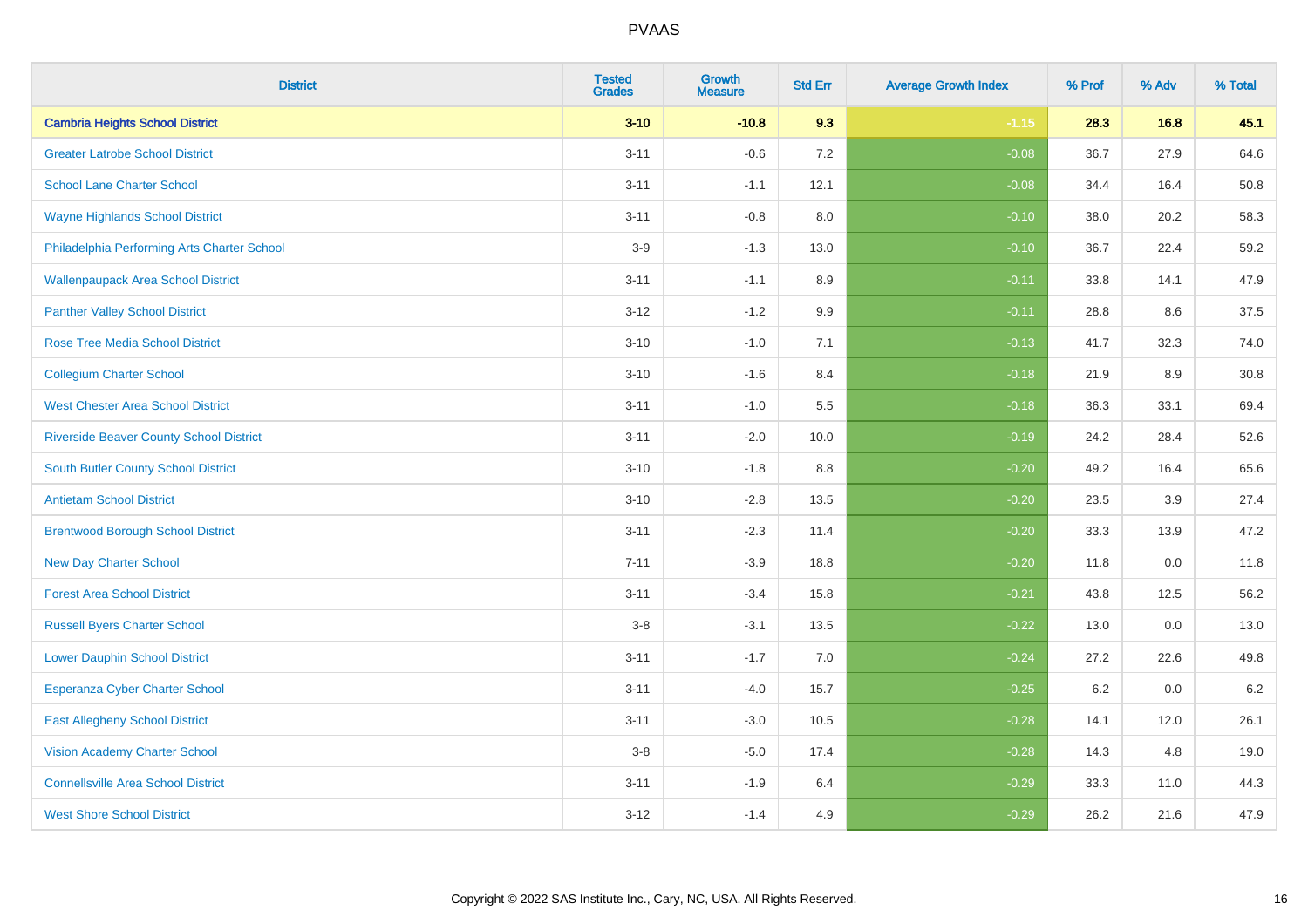| <b>District</b>                           | <b>Tested</b><br><b>Grades</b> | Growth<br><b>Measure</b> | <b>Std Err</b> | <b>Average Growth Index</b> | % Prof | % Adv | % Total |
|-------------------------------------------|--------------------------------|--------------------------|----------------|-----------------------------|--------|-------|---------|
| <b>Cambria Heights School District</b>    | $3 - 10$                       | $-10.8$                  | 9.3            | $-1.15$                     | 28.3   | 16.8  | 45.1    |
| <b>Conrad Weiser Area School District</b> | $3 - 11$                       | $-2.5$                   | 7.3            | $-0.34$                     | 27.2   | 8.9   | 36.1    |
| <b>Hanover Area School District</b>       | $3 - 11$                       | $-5.6$                   | 15.8           | $-0.35$                     | 11.8   | 2.9   | 14.7    |
| Palmyra Area School District              | $3 - 11$                       | $-2.5$                   | 6.8            | $-0.36$                     | 39.4   | 25.4  | 64.8    |
| <b>Cornell School District</b>            | $3 - 11$                       | $-5.5$                   | 14.6           | $-0.37$                     | 21.6   | 13.5  | 35.1    |
| <b>Purchase Line School District</b>      | $3 - 12$                       | $-4.9$                   | 12.5           | $-0.38$                     | 25.9   | 5.2   | 31.0    |
| <b>Claysburg-Kimmel School District</b>   | $3 - 11$                       | $-4.9$                   | 12.3           | $-0.39$                     | 38.6   | 12.3  | 50.9    |
| <b>Punxsutawney Area School District</b>  | $3 - 11$                       | $-3.7$                   | 9.0            | $-0.40$                     | 33.9   | 12.6  | 46.5    |
| <b>Blue Mountain School District</b>      | $3 - 10$                       | $-3.4$                   | 8.3            | $-0.40$                     | 41.8   | 21.2  | 63.0    |
| <b>Reynolds School District</b>           | $3 - 10$                       | $-4.7$                   | 11.6           | $-0.40$                     | 33.3   | 12.1  | 45.4    |
| <b>Minersville Area School District</b>   | $3 - 11$                       | $-4.6$                   | 11.6           | $-0.40$                     | 37.0   | 8.2   | 45.2    |
| <b>Evergreen Community Charter School</b> | $6 - 11$                       | $-8.7$                   | 20.2           | $-0.42$                     | 41.7   | 16.7  | 58.3    |
| <b>Montour School District</b>            | $3 - 11$                       | $-3.4$                   | 7.6            | $-0.44$                     | 37.8   | 33.7  | 71.4    |
| <b>Propel Charter School-Montour</b>      | $3 - 10$                       | $-5.4$                   | 11.9           | $-0.45$                     | 17.5   | 4.8   | 22.2    |
| <b>Tacony Academy Charter School</b>      | $3 - 11$                       | $-6.7$                   | 14.7           | $-0.45$                     | 20.0   | 2.9   | 22.9    |
| <b>Dover Area School District</b>         | $3 - 12$                       | $-3.2$                   | 6.9            | $-0.46$                     | 34.2   | 17.1  | 51.3    |
| <b>Farrell Area School District</b>       | $3 - 11$                       | $-6.7$                   | 14.5           | $-0.46$                     | 18.4   | 7.9   | 26.3    |
| <b>Gateway School District</b>            | $3 - 11$                       | $-3.5$                   | 7.4            | $-0.46$                     | 34.4   | 21.0  | 55.5    |
| <b>Penns Valley Area School District</b>  | $3 - 12$                       | $-4.6$                   | 9.7            | $-0.47$                     | 32.1   | 22.6  | 54.7    |
| <b>Clearfield Area School District</b>    | $3 - 10$                       | $-4.2$                   | 8.6            | $-0.48$                     | 24.3   | 9.3   | 33.6    |
| <b>Mckeesport Area School District</b>    | $3 - 12$                       | $-3.8$                   | 7.6            | $-0.49$                     | 13.2   | 4.8   | 18.0    |
| <b>Eastern York School District</b>       | $3 - 11$                       | $-3.8$                   | 7.5            | $-0.50$                     | 37.3   | 21.6  | 58.9    |
| Antonia Pantoja Community Charter School  | $3 - 8$                        | $-7.5$                   | 14.7           | $-0.50$                     | 22.2   | 2.8   | 25.0    |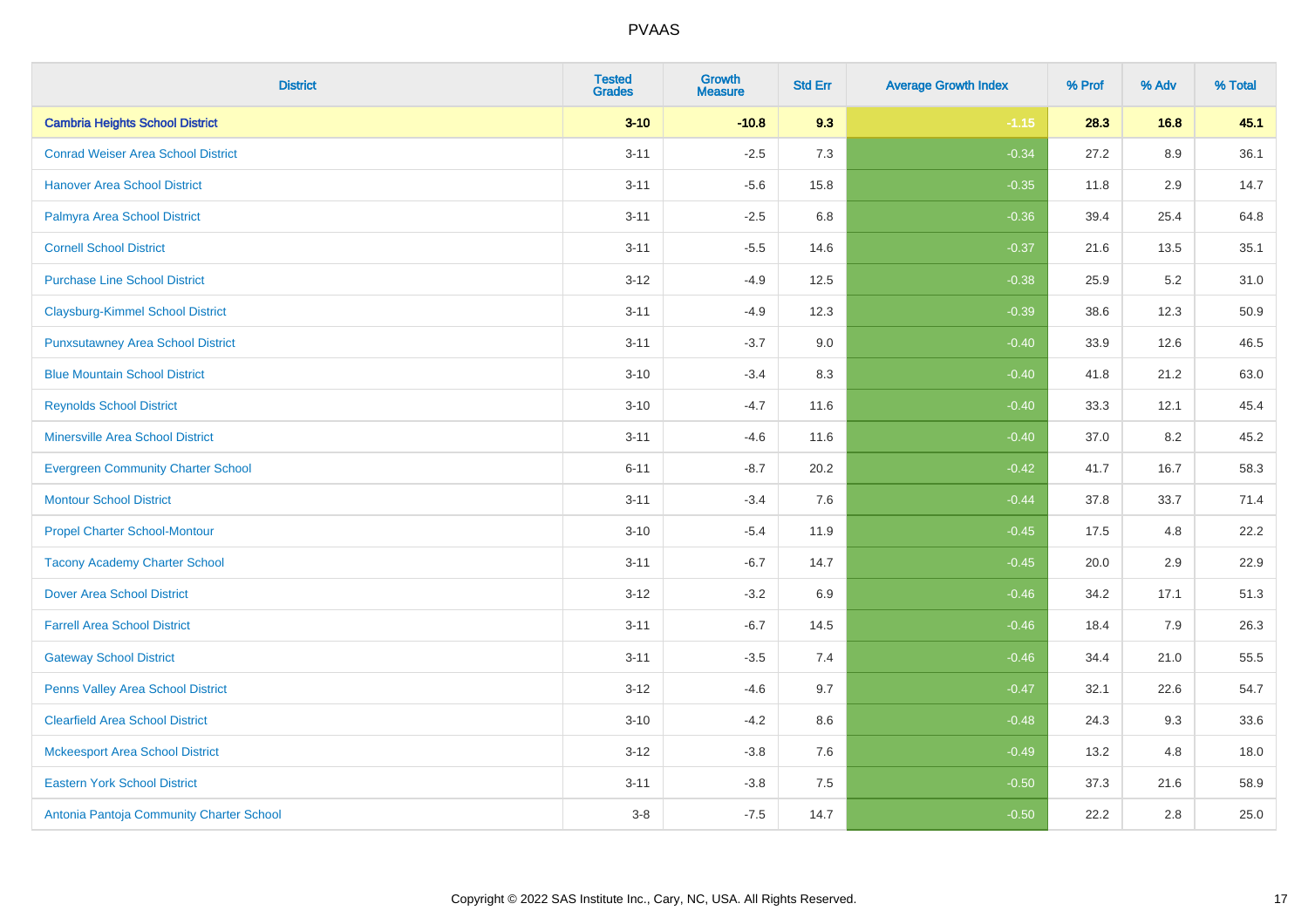| <b>District</b>                                    | <b>Tested</b><br><b>Grades</b> | Growth<br><b>Measure</b> | <b>Std Err</b> | <b>Average Growth Index</b> | % Prof | % Adv | % Total |
|----------------------------------------------------|--------------------------------|--------------------------|----------------|-----------------------------|--------|-------|---------|
| <b>Cambria Heights School District</b>             | $3 - 10$                       | $-10.8$                  | 9.3            | $-1.15$                     | 28.3   | 16.8  | 45.1    |
| Jeannette City School District                     | $3 - 11$                       | $-6.6$                   | 12.9           | $-0.51$                     | 36.5   | 7.7   | 44.2    |
| <b>Propel Charter School-Northside</b>             | $3-8$                          | $-7.5$                   | 14.1           | $-0.52$                     | 7.7    | 2.6   | 10.3    |
| Millersburg Area School District                   | $3 - 11$                       | $-6.5$                   | 12.0           | $-0.53$                     | 37.1   | 14.5  | 51.6    |
| <b>Blue Ridge School District</b>                  | $3 - 11$                       | $-6.2$                   | 11.6           | $-0.53$                     | 42.9   | 14.3  | 57.1    |
| <b>Southern Fulton School District</b>             | $3 - 11$                       | $-7.4$                   | 13.9           | $-0.53$                     | 26.1   | 23.9  | 50.0    |
| <b>Red Lion Area School District</b>               | $3 - 11$                       | $-3.8$                   | 7.0            | $-0.54$                     | 26.9   | 15.9  | 42.7    |
| <b>Williams Valley School District</b>             | $3 - 11$                       | $-7.0$                   | 11.8           | $-0.59$                     | 32.8   | 12.5  | 45.3    |
| Lackawanna Trail School District                   | $3 - 10$                       | $-6.7$                   | 11.2           | $-0.60$                     | 33.3   | 16.0  | 49.3    |
| <b>Turkeyfoot Valley Area School District</b>      | $3 - 12$                       | $-10.4$                  | 16.8           | $-0.61$                     | 13.0   | 13.0  | 26.1    |
| South Williamsport Area School District            | $3 - 10$                       | $-6.4$                   | 10.3           | $-0.62$                     | 37.2   | 11.6  | 48.8    |
| <b>Penn-Trafford School District</b>               | $3 - 11$                       | $-4.1$                   | 6.5            | $-0.62$                     | 36.4   | 27.1  | 63.6    |
| <b>Galeton Area School District</b>                | $3 - 11$                       | $-11.2$                  | 18.0           | $-0.62$                     | 30.0   | 5.0   | 35.0    |
| <b>Dubois Area School District</b>                 | $3 - 11$                       | $-4.2$                   | 6.6            | $-0.63$                     | 28.6   | 18.2  | 46.8    |
| <b>Northeast Bradford School District</b>          | $3 - 10$                       | $-7.8$                   | 12.4           | $-0.63$                     | 35.1   | 15.8  | 50.9    |
| <b>Keystone Education Center Charter School</b>    | $3 - 12$                       | $-12.4$                  | 19.4           | $-0.63$                     | 7.1    | 0.0   | 7.1     |
| <b>Mastery Charter School-Cleveland Elementary</b> | $3-8$                          | $-11.1$                  | 17.4           | $-0.63$                     | 4.6    | 4.6   | 9.1     |
| Jim Thorpe Area School District                    | $3 - 11$                       | $-5.9$                   | 9.3            | $-0.63$                     | 33.1   | 9.4   | 42.5    |
| <b>Elk Lake School District</b>                    | $3 - 11$                       | $-7.0$                   | 10.9           | $-0.64$                     | 30.5   | 13.4  | 43.9    |
| <b>New Foundations Charter School</b>              | $3 - 11$                       | $-7.0$                   | 10.8           | $-0.65$                     | 25.0   | 7.1   | 32.1    |
| Urban Pathways 6-12 Charter School                 | $6 - 11$                       | $-11.8$                  | 17.9           | $-0.65$                     | 5.3    | 0.0   | 5.3     |
| <b>Delaware Valley School District</b>             | $3 - 11$                       | $-4.4$                   | 6.7            | $-0.66$                     | 39.4   | 21.4  | 60.9    |
| <b>Wyoming Area School District</b>                | $3 - 10$                       | $-6.3$                   | 9.5            | $-0.66$                     | 35.1   | 18.4  | 53.5    |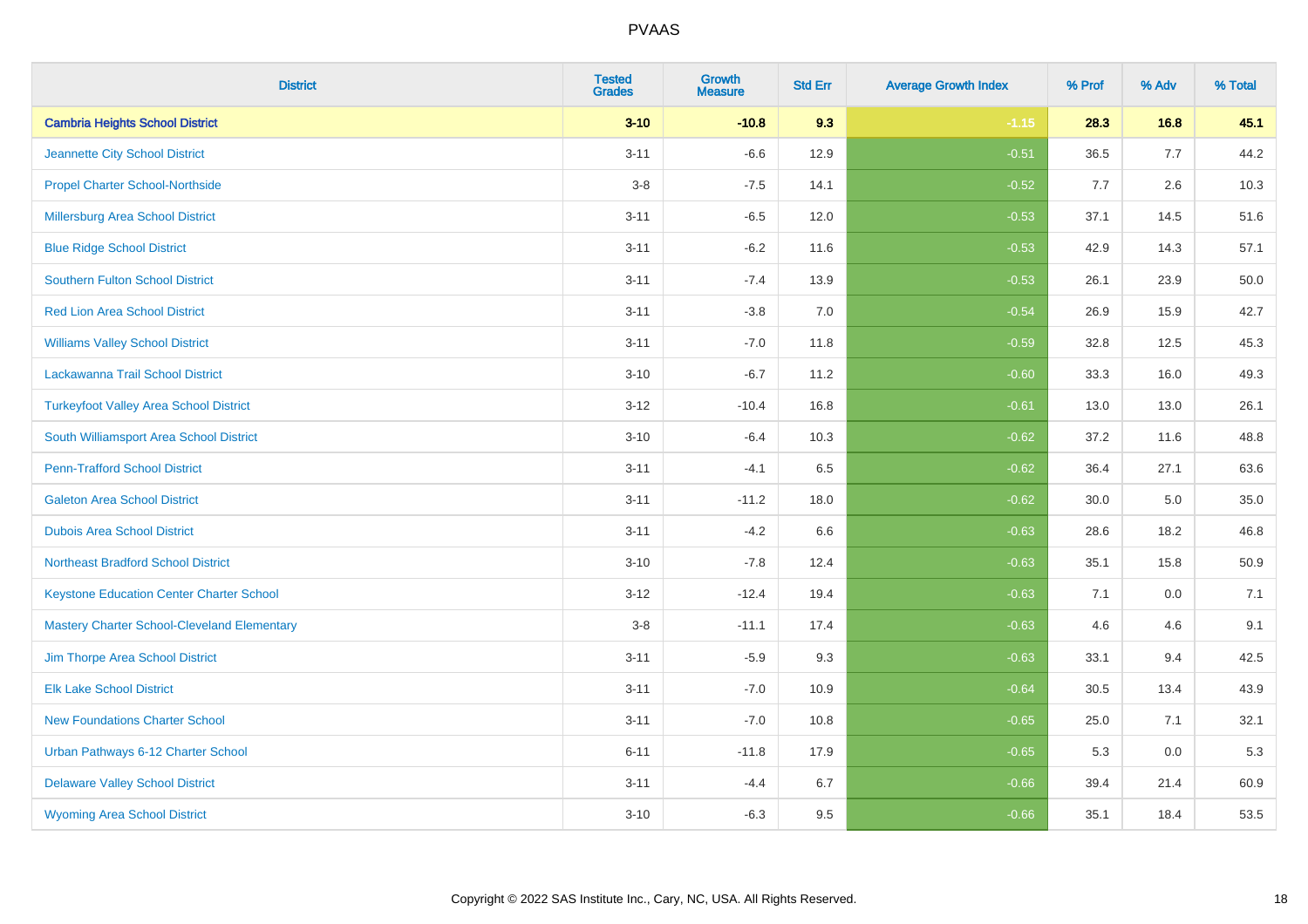| <b>District</b>                                        | <b>Tested</b><br><b>Grades</b> | <b>Growth</b><br><b>Measure</b> | <b>Std Err</b> | <b>Average Growth Index</b> | % Prof | % Adv | % Total |
|--------------------------------------------------------|--------------------------------|---------------------------------|----------------|-----------------------------|--------|-------|---------|
| <b>Cambria Heights School District</b>                 | $3 - 10$                       | $-10.8$                         | 9.3            | $-1.15$                     | 28.3   | 16.8  | 45.1    |
| <b>Charleroi School District</b>                       | $3 - 11$                       | $-6.7$                          | 10.1           | $-0.66$                     | 34.4   | 7.5   | 41.9    |
| <b>North Star School District</b>                      | $3 - 11$                       | $-6.9$                          | 10.2           | $-0.67$                     | 32.6   | 22.8  | 55.4    |
| <b>Northwest Area School District</b>                  | $3 - 10$                       | $-8.4$                          | 12.5           | $-0.67$                     | 38.2   | 9.1   | 47.3    |
| <b>Yough School District</b>                           | $3 - 10$                       | $-6.3$                          | 9.0            | $-0.70$                     | 32.5   | 13.0  | 45.5    |
| <b>Radnor Township School District</b>                 | $3 - 12$                       | $-5.9$                          | 8.3            | $-0.71$                     | 42.0   | 39.2  | 81.2    |
| <b>Pine-Richland School District</b>                   | $3 - 11$                       | $-4.3$                          | 5.9            | $-0.72$                     | 39.9   | 36.3  | 76.2    |
| <b>Wellsboro Area School District</b>                  | $3 - 11$                       | $-7.6$                          | 10.3           | $-0.73$                     | 35.7   | 23.5  | 59.2    |
| <b>Jenkintown School District</b>                      | $3 - 11$                       | $-11.9$                         | 16.0           | $-0.74$                     | 34.5   | 20.7  | 55.2    |
| <b>Ephrata Area School District</b>                    | $3 - 11$                       | $-4.8$                          | 6.4            | $-0.75$                     | 27.2   | 22.5  | 49.6    |
| <b>Washington School District</b>                      | $3 - 11$                       | $-9.3$                          | 11.8           | $-0.78$                     | 16.7   | 6.1   | 22.7    |
| <b>Steelton-Highspire School District</b>              | $3 - 11$                       | $-8.4$                          | 10.5           | $-0.80$                     | 4.2    | 1.0   | 5.2     |
| <b>Mohawk Area School District</b>                     | $3 - 11$                       | $-8.3$                          | 10.2           | $-0.81$                     | 41.1   | 18.9  | 60.0    |
| Erie Rise Leadership Academy Charter School            | $3-8$                          | $-14.2$                         | 17.2           | $-0.82$                     | 0.0    | 0.0   | $0.0\,$ |
| Shenango Area School District                          | $3 - 11$                       | $-8.7$                          | 10.5           | $-0.83$                     | 32.2   | 21.8  | 54.0    |
| <b>Mid Valley School District</b>                      | $3 - 10$                       | $-7.2$                          | 8.4            | $-0.85$                     | 30.9   | 8.7   | 39.6    |
| <b>Chester Charter Scholars Academy Charter School</b> | $3 - 12$                       | $-11.0$                         | 12.8           | $-0.85$                     | 11.8   | 0.0   | 11.8    |
| <b>Pottsgrove School District</b>                      | $3 - 11$                       | $-6.7$                          | 7.6            | $-0.88$                     | 28.0   | 14.0  | 41.9    |
| <b>Union Area School District</b>                      | $3 - 11$                       | $-12.1$                         | 13.6           | $-0.88$                     | 44.4   | 8.9   | 53.3    |
| <b>Brookville Area School District</b>                 | $3 - 11$                       | $-8.4$                          | 9.4            | $-0.89$                     | 40.7   | 20.4  | 61.1    |
| <b>Whitehall-Coplay School District</b>                | $3 - 11$                       | $-5.8$                          | 6.5            | $-0.89$                     | 28.2   | 14.3  | 42.5    |
| Lincoln Leadership Academy Charter School              | $3 - 12$                       | $-12.7$                         | 13.8           | $-0.92$                     | 10.9   | 2.2   | 13.0    |
| <b>Schuylkill Haven Area School District</b>           | $3 - 11$                       | $-9.9$                          | 10.6           | $-0.93$                     | 24.4   | 10.5  | 34.9    |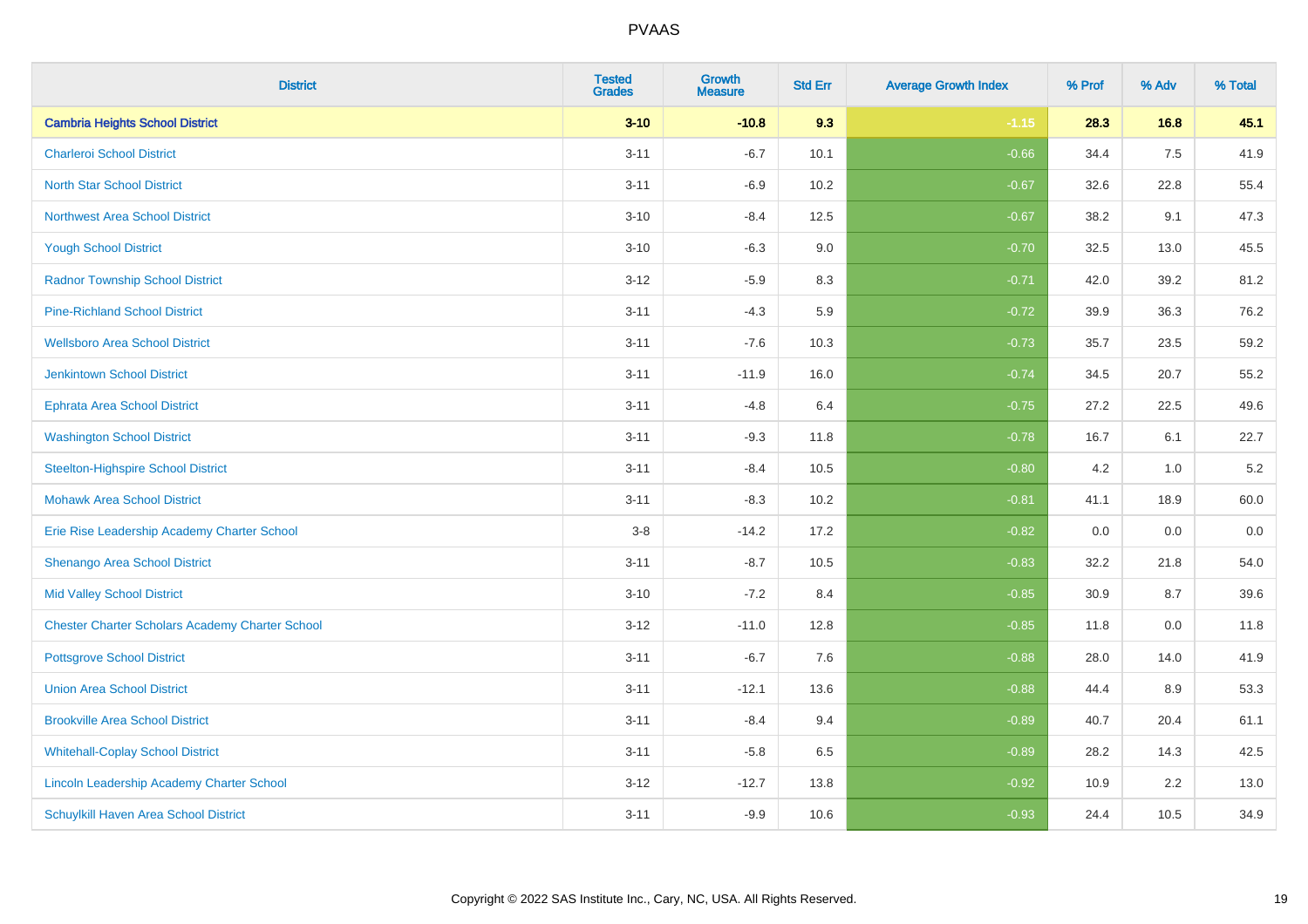| <b>District</b>                          | <b>Tested</b><br><b>Grades</b> | Growth<br><b>Measure</b> | <b>Std Err</b> | <b>Average Growth Index</b> | % Prof | % Adv | % Total  |
|------------------------------------------|--------------------------------|--------------------------|----------------|-----------------------------|--------|-------|----------|
| <b>Cambria Heights School District</b>   | $3 - 10$                       | $-10.8$                  | 9.3            | $-1.15$                     | 28.3   | 16.8  | 45.1     |
| <b>Burgettstown Area School District</b> | $3 - 11$                       | $-10.6$                  | 11.4           | $-0.93$                     | 33.3   | 10.7  | 44.0     |
| <b>Freeport Area School District</b>     | $3 - 10$                       | $-8.8$                   | 9.3            | $-0.94$                     | 35.4   | 24.4  | 59.8     |
| <b>Derry Area School District</b>        | $3 - 11$                       | $-9.5$                   | 9.7            | $-0.97$                     | 36.1   | 11.1  | 47.2     |
| Salisbury-Elk Lick School District       | $3 - 11$                       | $-17.5$                  | 17.4           | $-1.00$                     | 23.8   | 19.0  | 42.9     |
| Propel Charter School - Braddock Hills   | $3 - 11$                       | $-11.9$                  | 11.7           | $-1.01$                     | 13.0   | 4.4   | 17.4     |
| <b>Exeter Township School District</b>   | $3 - 11$                       | $-7.6$                   | 7.3            | $-1.04$                     | 34.4   | 19.6  | 54.1     |
| <b>Girard School District</b>            | $3 - 11$                       | $-10.2$                  | 9.7            | $-1.04$                     | 40.7   | 16.7  | 57.4     |
| Northern Tioga School District           | $3 - 12$                       | $-9.6$                   | 9.2            | $-1.05$                     | 42.6   | 17.8  | 60.5     |
| Middletown Area School District          | $3 - 11$                       | $-10.6$                  | 10.0           | $-1.06$                     | 25.2   | 15.2  | 40.4     |
| <b>North Penn School District</b>        | $3 - 11$                       | $-4.5$                   | 4.1            | $-1.07$                     | 30.3   | 30.6  | 60.9     |
| <b>Freedom Area School District</b>      | $3 - 11$                       | $-12.0$                  | 10.9           | $-1.10$                     | 30.3   | 11.8  | 42.1     |
| <b>United School District</b>            | $3 - 11$                       | $-12.9$                  | 11.6           | $-1.11$                     | 29.8   | 25.4  | 55.2     |
| <b>Windber Area School District</b>      | $3 - 11$                       | $-11.9$                  | 10.6           | $-1.12$                     | 25.0   | 25.0  | 50.0     |
| <b>Valley Grove School District</b>      | $3 - 10$                       | $-14.1$                  | 12.5           | $-1.13$                     | 43.6   | 14.6  | 58.2     |
| <b>Cambria Heights School District</b>   | $3 - 10$                       | $-10.8$                  | 9.3            | $-1.15$                     | 28.3   | 16.8  | 45.1     |
| <b>Rochester Area School District</b>    | $3 - 11$                       | $-15.1$                  | 12.8           | $-1.18$                     | 21.2   | 9.6   | 30.8     |
| Insight PA Cyber Charter School          | $3 - 11$                       | $-21.5$                  | 17.8           | $-1.20$                     | 42.3   | 7.7   | 50.0     |
| Oil City Area School District            | $3 - 11$                       | $-10.6$                  | 8.8            | $-1.20$                     | 23.7   | 13.0  | 36.6     |
| <b>Central Greene School District</b>    | $3 - 11$                       | $-11.4$                  | 9.5            | $-1.20$                     | 24.6   | 5.4   | $30.0\,$ |
| <b>Universal Alcorn Charter School</b>   | $3 - 8$                        | $-17.1$                  | 14.2           | $-1.20$                     | 5.1    | 2.6   | 7.7      |
| <b>Deer Lakes School District</b>        | $3 - 11$                       | $-12.0$                  | 9.9            | $-1.21$                     | 31.4   | 19.6  | 51.0     |
| <b>Perkiomen Valley School District</b>  | $3 - 11$                       | $-7.1$                   | 5.8            | $-1.21$                     | 39.9   | 28.2  | 68.2     |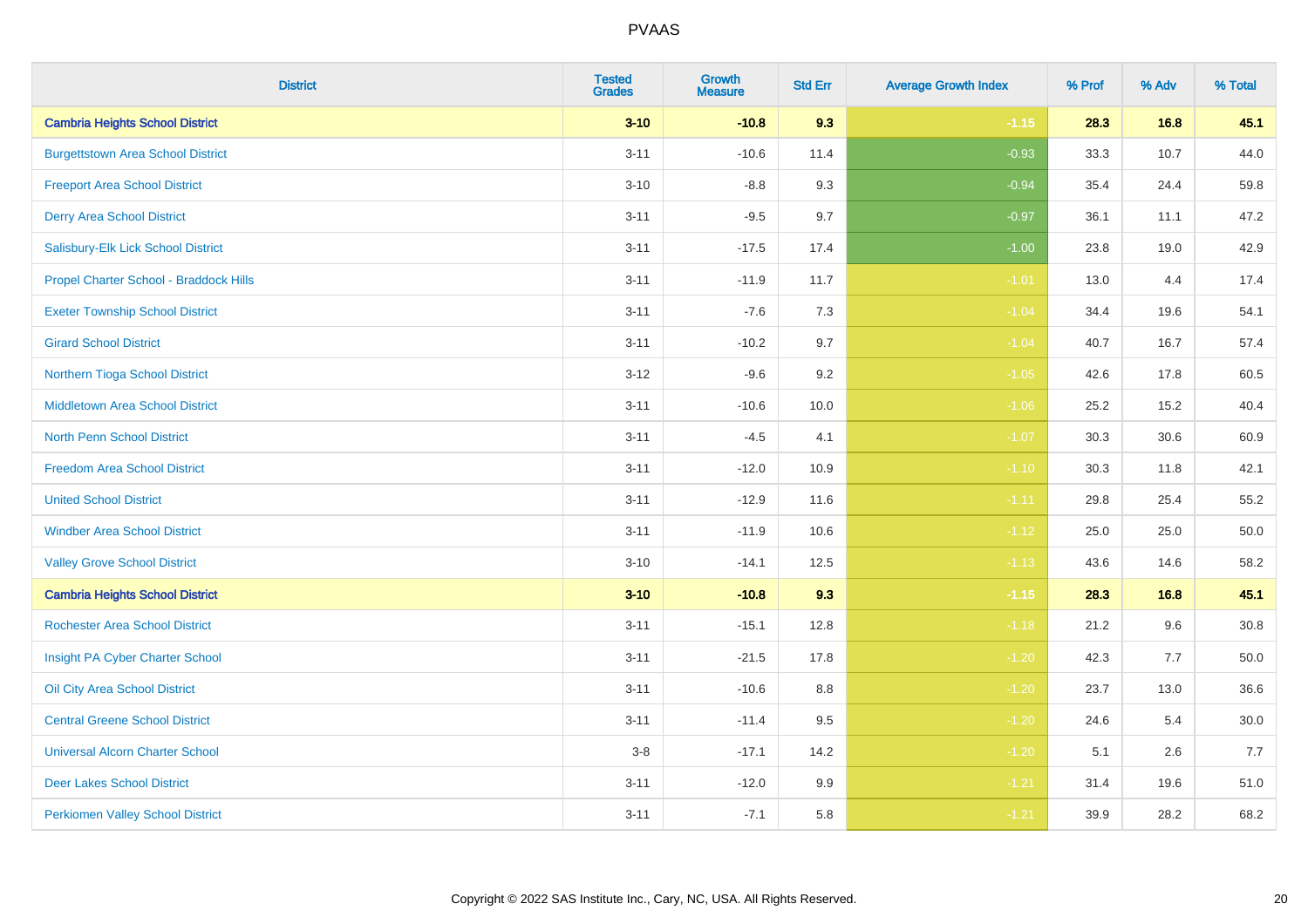| <b>District</b>                               | <b>Tested</b><br><b>Grades</b> | Growth<br><b>Measure</b> | <b>Std Err</b> | <b>Average Growth Index</b> | % Prof | % Adv | % Total |
|-----------------------------------------------|--------------------------------|--------------------------|----------------|-----------------------------|--------|-------|---------|
| <b>Cambria Heights School District</b>        | $3 - 10$                       | $-10.8$                  | 9.3            | $-1.15$                     | 28.3   | 16.8  | 45.1    |
| <b>California Area School District</b>        | $3 - 10$                       | $-15.9$                  | 13.0           | $-1.22$                     | 32.7   | 20.0  | 52.7    |
| <b>Cornwall-Lebanon School District</b>       | $3 - 11$                       | $-6.9$                   | 5.7            | $-1.22$                     | 31.8   | 23.5  | 55.3    |
| <b>Governor Mifflin School District</b>       | $3 - 11$                       | $-8.1$                   | 6.5            | $-1.23$                     | 37.1   | 14.6  | 51.7    |
| <b>Scranton School District</b>               | $3 - 12$                       | $-10.4$                  | 8.3            | $-1.25$                     | 20.6   | 8.8   | 29.4    |
| <b>Innovative Arts Academy Charter School</b> | $6 - 11$                       | $-13.5$                  | 10.8           | $-1.25$                     | 5.8    | 2.3   | $8.0\,$ |
| <b>KIPP Philadelphia Charter School</b>       | $3-8$                          | $-17.0$                  | 13.4           | $-1.26$                     | 12.2   | 0.0   | 12.2    |
| Northern Lebanon School District              | $3 - 11$                       | $-10.5$                  | 8.3            | $-1.26$                     | 31.4   | 11.8  | 43.1    |
| <b>Iroquois School District</b>               | $3 - 11$                       | $-12.7$                  | 9.9            | $-1.27$                     | 37.0   | 12.0  | 49.0    |
| <b>Lebanon School District</b>                | $3 - 11$                       | $-7.6$                   | 5.9            | $-1.28$                     | 16.5   | 2.8   | 19.3    |
| <b>Spring Grove Area School District</b>      | $3 - 11$                       | $-8.6$                   | 6.7            | $-1.28$                     | 41.5   | 19.9  | 61.4    |
| <b>Norristown Area School District</b>        | $3 - 12$                       | $-9.4$                   | 7.1            | $-1.31$                     | 24.0   | 5.7   | 29.7    |
| <b>Coatesville Area School District</b>       | $3 - 11$                       | $-9.8$                   | 7.4            | $-1.31$                     | 19.9   | 6.2   | 26.1    |
| <b>Mercer Area School District</b>            | $3 - 11$                       | $-15.0$                  | 11.3           | $-1.32$                     | 31.5   | 26.0  | 57.5    |
| <b>Ringgold School District</b>               | $3 - 11$                       | $-10.0$                  | 7.6            | $-1.32$                     | 28.3   | 8.0   | 36.4    |
| <b>Forbes Road School District</b>            | $3 - 11$                       | $-24.1$                  | 18.2           | $-1.32$                     | 23.5   | 5.9   | 29.4    |
| <b>Woodland Hills School District</b>         | $3 - 12$                       | $-11.7$                  | 8.8            | $-1.33$                     | 11.0   | 6.6   | 17.5    |
| <b>Mount Pleasant Area School District</b>    | $3 - 11$                       | $-12.6$                  | 9.3            | $-1.34$                     | 25.8   | 16.7  | 42.5    |
| Franklin Towne Charter Elementary School      | $3 - 8$                        | $-23.3$                  | 17.4           | $-1.34$                     | 23.8   | 9.5   | 33.3    |
| Penn Cambria School District                  | $3 - 11$                       | $-12.1$                  | 9.0            | $-1.35$                     | 33.6   | 15.6  | 49.2    |
| <b>Clarion-Limestone Area School District</b> | $3 - 12$                       | $-18.4$                  | 13.6           | $-1.35$                     | 33.3   | 19.6  | 52.9    |
| <b>Haverford Township School District</b>     | $3 - 11$                       | $-8.1$                   | 6.0            | $-1.35$                     | 38.0   | 36.2  | 74.2    |
| <b>Forest Hills School District</b>           | $3 - 11$                       | $-12.4$                  | 9.1            | $-1.36$                     | 32.8   | 9.8   | 42.6    |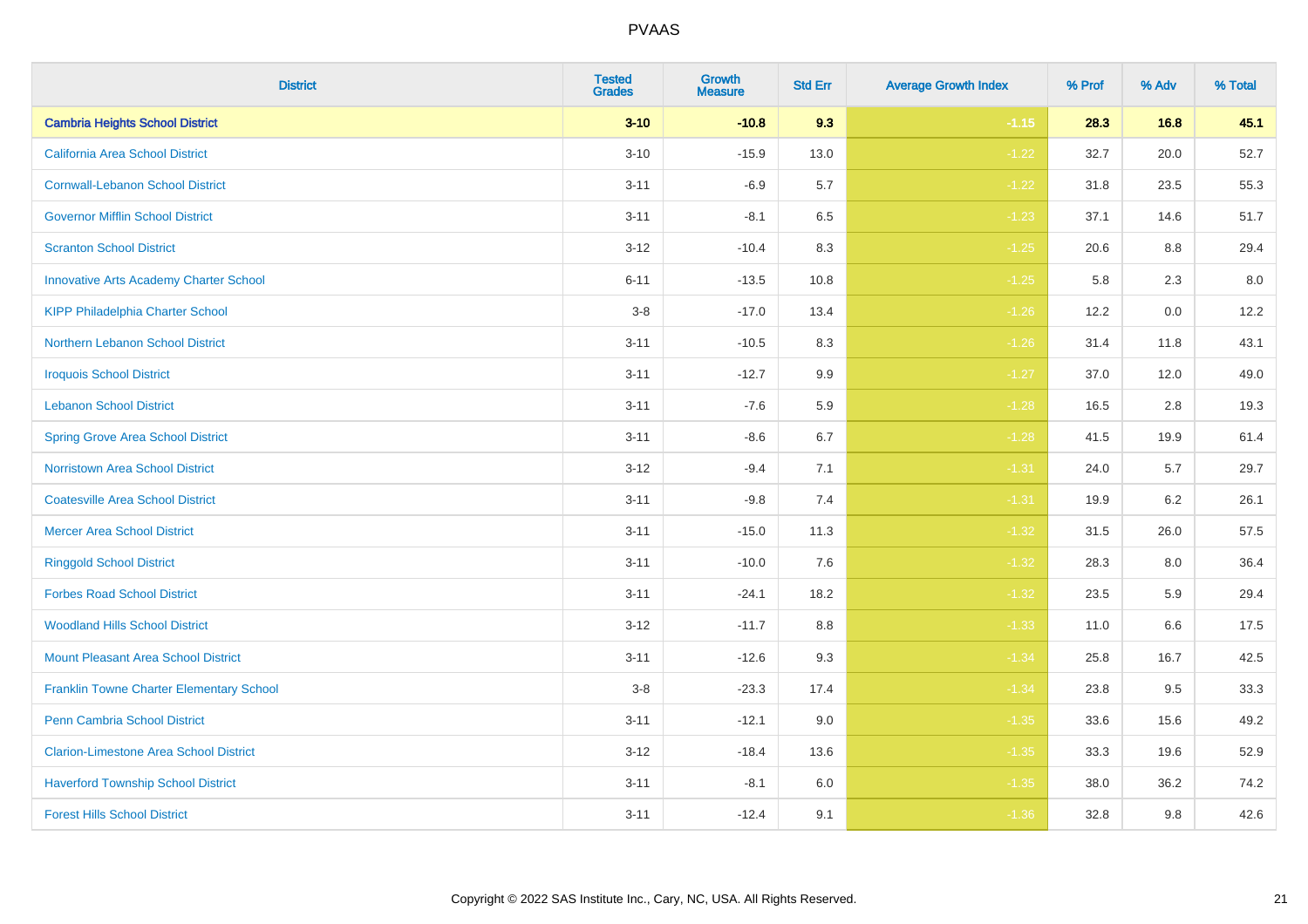| <b>District</b>                                    | <b>Tested</b><br><b>Grades</b> | <b>Growth</b><br><b>Measure</b> | <b>Std Err</b> | <b>Average Growth Index</b> | % Prof | % Adv | % Total |
|----------------------------------------------------|--------------------------------|---------------------------------|----------------|-----------------------------|--------|-------|---------|
| <b>Cambria Heights School District</b>             | $3 - 10$                       | $-10.8$                         | 9.3            | $-1.15$                     | 28.3   | 16.8  | 45.1    |
| <b>Central Dauphin School District</b>             | $3 - 11$                       | $-5.8$                          | 4.2            | $-1.37$                     | 30.9   | 11.0  | 42.0    |
| <b>Cocalico School District</b>                    | $3 - 11$                       | $-10.7$                         | 7.6            | $-1.39$                     | 25.4   | 26.5  | 51.8    |
| <b>Western Beaver County School District</b>       | $3 - 11$                       | $-20.7$                         | 14.9           | $-1.39$                     | 47.2   | 13.9  | 61.1    |
| <b>Nazareth Area School District</b>               | $3 - 11$                       | $-9.6$                          | 6.8            | $-1.40$                     | 41.7   | 22.6  | 64.3    |
| <b>Redbank Valley School District</b>              | $3 - 11$                       | $-16.7$                         | 11.9           | $-1.40$                     | 23.4   | 20.3  | 43.8    |
| <b>Portage Area School District</b>                | $3 - 10$                       | $-18.0$                         | 12.7           | $-1.41$                     | 32.1   | 18.9  | 50.9    |
| Northwood Academy Charter School                   | $3-8$                          | $-17.4$                         | 12.3           | $-1.41$                     | 29.1   | 7.3   | 36.4    |
| <b>Executive Education Academy Charter School</b>  | $3 - 10$                       | $-25.7$                         | 17.9           | $-1.43$                     | 38.1   | 0.0   | 38.1    |
| <b>Fort Leboeuf School District</b>                | $3 - 11$                       | $-12.5$                         | $8.6\,$        | $-1.45$                     | 29.9   | 25.7  | 55.6    |
| <b>Lincoln Park Performing Arts Charter School</b> | $7 - 11$                       | $-15.9$                         | 10.9           | $-1.45$                     | 43.7   | 25.3  | 69.0    |
| Ambridge Area School District                      | $3 - 12$                       | $-13.7$                         | 9.3            | $-1.46$                     | 28.1   | 9.9   | 38.0    |
| <b>Kiski Area School District</b>                  | $3 - 11$                       | $-12.1$                         | 8.1            | $-1.49$                     | 32.7   | 17.0  | 49.7    |
| <b>Muncy School District</b>                       | $3 - 11$                       | $-16.3$                         | 10.8           | $-1.51$                     | 41.9   | 15.1  | 57.0    |
| <b>Lower Moreland Township School District</b>     | $3 - 11$                       | $-11.2$                         | 7.3            | $-1.52$                     | 33.7   | 26.8  | 60.5    |
| <b>Wilson School District</b>                      | $3 - 12$                       | $-16.3$                         | 10.6           | $-1.53$                     | 37.6   | 19.4  | 57.0    |
| <b>Albert Gallatin Area School District</b>        | $3 - 11$                       | $-13.5$                         | 8.7            | $-1.55$                     | 25.2   | 12.9  | 38.1    |
| Mt Lebanon School District                         | $3 - 11$                       | $-10.2$                         | 6.5            | $-1.56$                     | 39.4   | 40.1  | 79.4    |
| Northern Lehigh School District                    | $3 - 12$                       | $-18.1$                         | 11.5           | $-1.58$                     | 29.2   | 13.9  | 43.1    |
| <b>Centennial School District</b>                  | $3 - 10$                       | $-9.0$                          | 5.6            | $-1.59$                     | 30.8   | 10.3  | 41.1    |
| <b>Chichester School District</b>                  | $3 - 11$                       | $-18.6$                         | 11.6           | $-1.60$                     | 21.9   | 6.8   | 28.8    |
| Southern Huntingdon County School District         | $3 - 11$                       | $-17.4$                         | 10.7           | $-1.62$                     | 26.8   | 12.2  | 39.0    |
| <b>West Greene School District</b>                 | $3 - 11$                       | $-21.5$                         | 13.1           | $-1.63$                     | 19.6   | 9.8   | 29.4    |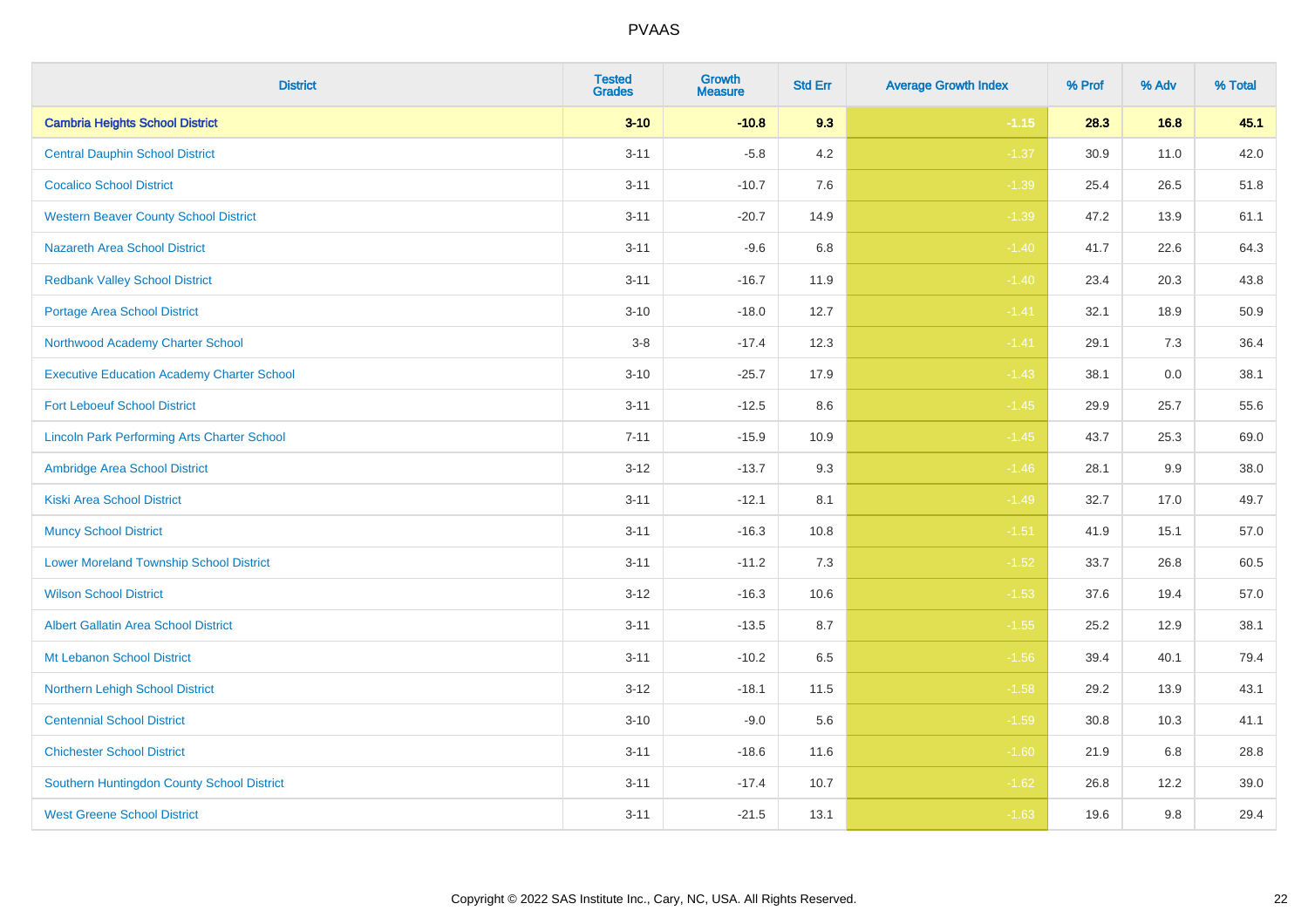| <b>District</b>                                        | <b>Tested</b><br><b>Grades</b> | <b>Growth</b><br><b>Measure</b> | <b>Std Err</b> | <b>Average Growth Index</b> | % Prof | % Adv | % Total |
|--------------------------------------------------------|--------------------------------|---------------------------------|----------------|-----------------------------|--------|-------|---------|
| <b>Cambria Heights School District</b>                 | $3 - 10$                       | $-10.8$                         | 9.3            | $-1.15$                     | 28.3   | 16.8  | 45.1    |
| <b>Mahanoy Area School District</b>                    | $3 - 10$                       | $-19.8$                         | 11.7           | $-1.69$                     | 21.2   | 6.1   | 27.3    |
| <b>Tussey Mountain School District</b>                 | $3 - 12$                       | $-19.2$                         | 11.4           | $-1.69$                     | 29.6   | 14.1  | 43.7    |
| <b>South Middleton School District</b>                 | $3 - 11$                       | $-15.4$                         | 9.0            | $-1.70$                     | 32.6   | 18.2  | 50.8    |
| Mastery Charter School-Francis D. Pastorius Elementary | $3-8$                          | $-34.0$                         | 19.8           | $-1.71$                     | 0.0    | 0.0   | $0.0\,$ |
| Alliance For Progress Charter School                   | $3-8$                          | $-28.7$                         | 16.5           | $-1.74$                     | 12.5   | 0.0   | 12.5    |
| <b>Bristol Borough School District</b>                 | $3 - 12$                       | $-19.5$                         | 11.2           | $-1.75$                     | 16.9   | 10.4  | 27.3    |
| <b>Annville-Cleona School District</b>                 | $3 - 12$                       | $-17.2$                         | 9.8            | $-1.75$                     | 32.4   | 18.5  | 50.9    |
| Daniel Boone Area School District                      | $3-12$                         | $-14.2$                         | 7.9            | $-1.79$                     | 29.0   | 14.8  | 43.8    |
| <b>Canton Area School District</b>                     | $3 - 11$                       | $-22.0$                         | 12.2           | $-1.80$                     | 28.6   | 12.7  | 41.3    |
| <b>Berwick Area School District</b>                    | $3 - 11$                       | $-14.3$                         | 7.9            | $-1.80$                     | 26.1   | 12.8  | 38.9    |
| <b>Big Beaver Falls Area School District</b>           | $3 - 11$                       | $-18.9$                         | 10.5           | $-1.80$                     | 17.9   | 9.5   | 27.4    |
| Catasauqua Area School District                        | $3 - 12$                       | $-19.2$                         | 10.5           | $-1.81$                     | 15.6   | 12.2  | 27.8    |
| <b>Glendale School District</b>                        | $3 - 10$                       | $-23.9$                         | 13.1           | $-1.82$                     | 45.1   | 7.8   | 52.9    |
| <b>Keystone School District</b>                        | $3 - 11$                       | $-22.0$                         | 11.9           | $-1.85$                     | 41.9   | 19.4  | 61.3    |
| <b>Weatherly Area School District</b>                  | $3 - 11$                       | $-28.3$                         | 15.1           | $-1.87$                     | 22.9   | 14.3  | 37.1    |
| <b>Souderton Area School District</b>                  | $3 - 11$                       | $-10.1$                         | 5.4            | $-1.88$                     | 37.2   | 18.1  | 55.3    |
| <b>Pottstown School District</b>                       | $3 - 12$                       | $-17.7$                         | 9.4            | $-1.89$                     | 21.7   | 3.3   | 25.0    |
| <b>West Oak Lane Charter School</b>                    | $3 - 8$                        | $-24.4$                         | 12.9           | $-1.89$                     | 23.5   | 0.0   | 23.5    |
| Propel Charter School-Pitcairn                         | $3 - 8$                        | $-28.0$                         | 14.8           | $-1.89$                     | 11.1   | 2.8   | 13.9    |
| Juniata Valley School District                         | $3 - 11$                       | $-25.7$                         | 13.3           | $-1.92$                     | 39.6   | 6.2   | 45.8    |
| <b>Mount Carmel Area School District</b>               | $3 - 11$                       | $-18.6$                         | 9.6            | $-1.93$                     | 28.6   | 8.9   | 37.5    |
| La Academia Partnership Charter School                 | $6 - 11$                       | $-38.4$                         | 19.5           | $-1.96$                     | 0.0    | 0.0   | $0.0\,$ |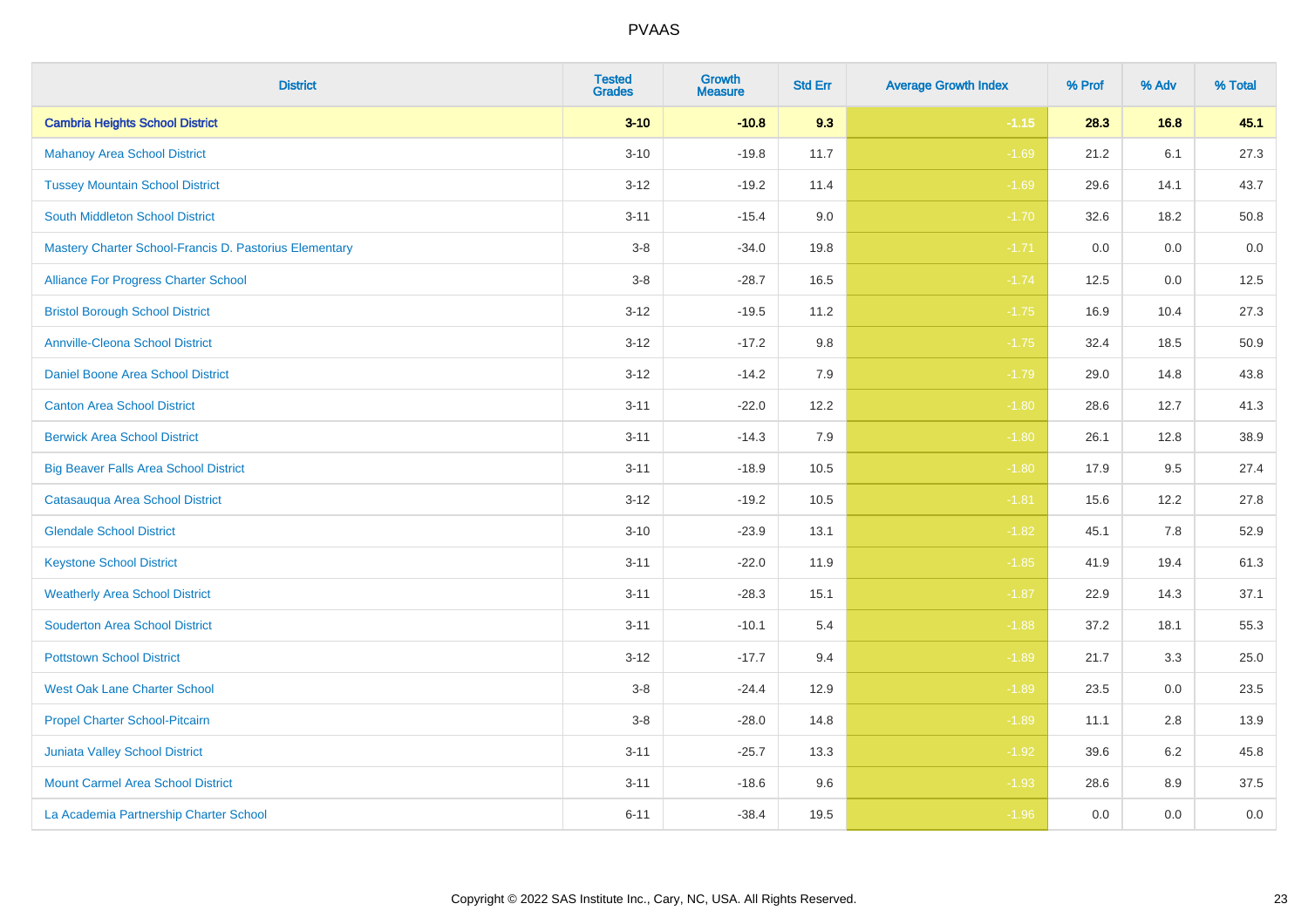| <b>District</b>                               | <b>Tested</b><br><b>Grades</b> | Growth<br><b>Measure</b> | <b>Std Err</b> | <b>Average Growth Index</b> | % Prof | % Adv | % Total |
|-----------------------------------------------|--------------------------------|--------------------------|----------------|-----------------------------|--------|-------|---------|
| <b>Cambria Heights School District</b>        | $3 - 10$                       | $-10.8$                  | 9.3            | $-1.15$                     | 28.3   | 16.8  | 45.1    |
| Philadelphia City School District             | $3 - 12$                       | $-7.8$                   | 3.9            | $-1.98$                     | 15.9   | 4.6   | 20.5    |
| <b>Spring Cove School District</b>            | $3 - 11$                       | $-17.6$                  | 8.8            | $-2.00$                     | 23.4   | 14.1  | 37.5    |
| <b>Southern York County School District</b>   | $3 - 11$                       | $-15.3$                  | 7.6            | $-2.01$                     | 39.0   | 15.0  | 54.0    |
| <b>Eastern Lebanon County School District</b> | $3 - 11$                       | $-16.3$                  | 7.9            | $-2.05$                     | 31.7   | 8.4   | 40.1    |
| <b>Central Cambria School District</b>        | $3 - 11$                       | $-18.8$                  | 9.1            | $-2.06$                     | 38.3   | 14.1  | 52.3    |
| <b>Renaissance Academy Charter School</b>     | $3 - 11$                       | $-24.2$                  | 11.5           | $-2.09$                     | 30.4   | 21.7  | 52.2    |
| <b>Central Bucks School District</b>          | $3 - 11$                       | $-7.2$                   | 3.4            | $-2.11$                     | 35.1   | 32.9  | 68.0    |
| West Jefferson Hills School District          | $3 - 11$                       | $-15.6$                  | 7.3            | $-2.14$                     | 31.7   | 28.6  | 60.3    |
| <b>Pennsbury School District</b>              | $3 - 11$                       | $-10.0$                  | 4.6            | $-2.15$                     | 34.7   | 23.6  | 58.3    |
| <b>Butler Area School District</b>            | $3 - 11$                       | $-11.2$                  | 5.1            | $-2.17$                     | 36.0   | 22.0  | 57.9    |
| <b>Greensburg Salem School District</b>       | $3 - 11$                       | $-17.1$                  | 7.8            | $-2.20$                     | 34.1   | 16.8  | 50.9    |
| <b>Elizabeth Forward School District</b>      | $3 - 11$                       | $-17.2$                  | 7.8            | $-2.21$                     | 37.0   | 12.1  | 49.1    |
| Pocono Mountain School District               | $3 - 12$                       | $-24.7$                  | 11.1           | $-2.23$                     | 24.2   | 11.1  | 35.4    |
| <b>Rockwood Area School District</b>          | $3 - 11$                       | $-26.8$                  | 11.9           | $-2.24$                     | 41.3   | 23.8  | 65.1    |
| <b>Norwin School District</b>                 | $3 - 11$                       | $-13.2$                  | 5.9            | $-2.24$                     | 38.8   | 30.9  | 69.7    |
| <b>Mars Area School District</b>              | $3 - 10$                       | $-17.5$                  | 7.7            | $-2.26$                     | 38.5   | 23.0  | 61.5    |
| <b>Schuylkill Valley School District</b>      | $3 - 11$                       | $-21.8$                  | 9.6            | $-2.28$                     | 37.7   | 7.6   | 45.3    |
| <b>Seneca Valley School District</b>          | $3 - 11$                       | $-11.6$                  | 5.1            | $-2.29$                     | 41.8   | 23.6  | 65.5    |
| <b>Uniontown Area School District</b>         | $3 - 11$                       | $-24.4$                  | 10.5           | $-2.31$                     | 33.0   | 6.8   | 39.8    |
| <b>Arts Academy Charter School</b>            | $5-8$                          | $-35.5$                  | 15.0           | $-2.35$                     | 37.8   | 10.8  | 48.6    |
| <b>Kennett Consolidated School District</b>   | $3 - 11$                       | $-17.5$                  | 7.4            | $-2.36$                     | 25.0   | 16.5  | 41.5    |
| Saint Marys Area School District              | $3 - 11$                       | $-19.8$                  | 8.4            | $-2.37$                     | 38.4   | 15.2  | 53.6    |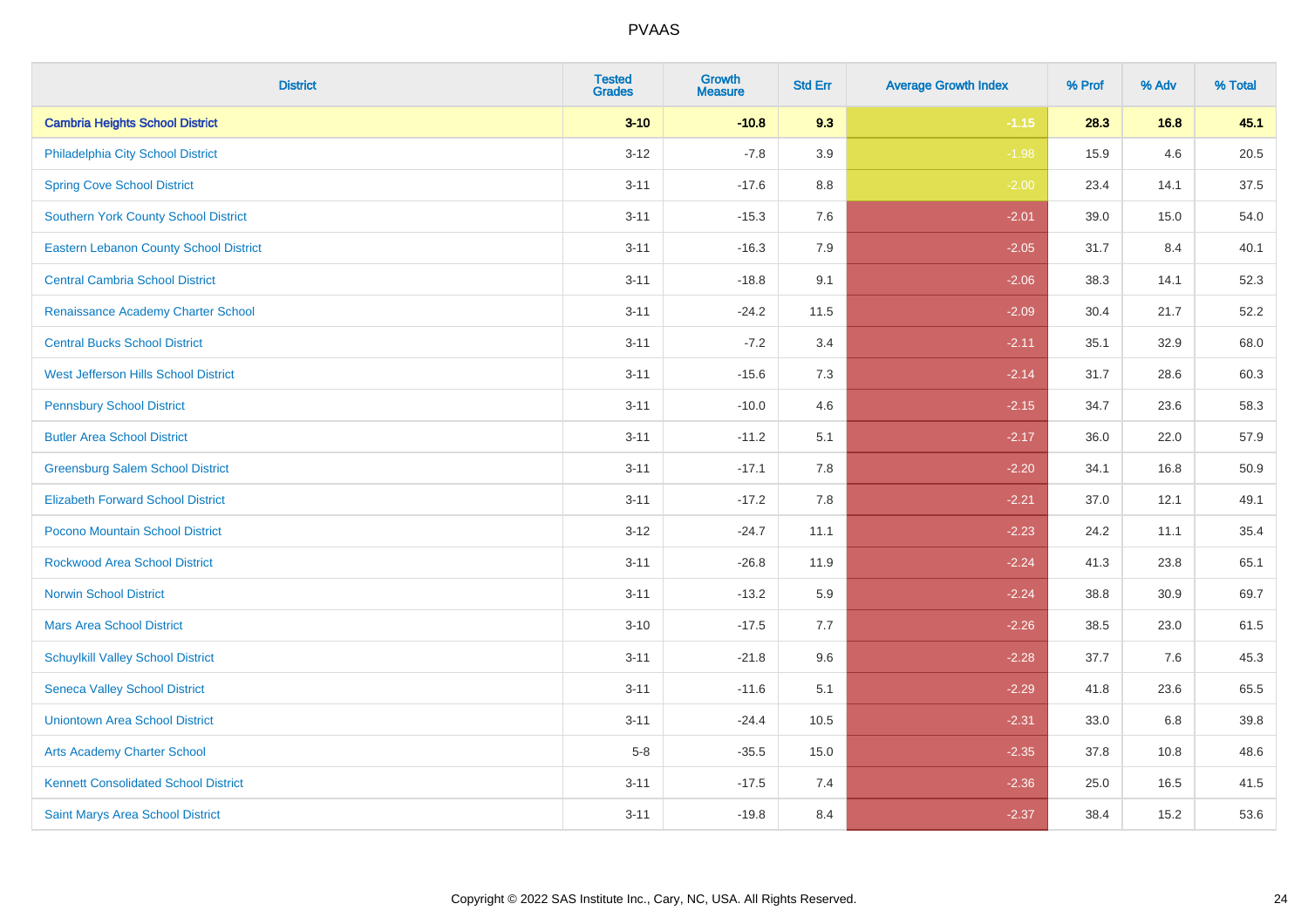| <b>District</b>                                | <b>Tested</b><br><b>Grades</b> | <b>Growth</b><br><b>Measure</b> | <b>Std Err</b> | <b>Average Growth Index</b> | % Prof | % Adv | % Total |
|------------------------------------------------|--------------------------------|---------------------------------|----------------|-----------------------------|--------|-------|---------|
| <b>Cambria Heights School District</b>         | $3 - 10$                       | $-10.8$                         | 9.3            | $-1.15$                     | 28.3   | 16.8  | 45.1    |
| <b>Garnet Valley School District</b>           | $3 - 10$                       | $-16.4$                         | $6.8\,$        | $-2.40$                     | 42.1   | 31.2  | 73.3    |
| <b>Blairsville-Saltsburg School District</b>   | $3 - 11$                       | $-25.9$                         | 10.6           | $-2.43$                     | 37.6   | 17.6  | 55.3    |
| South Fayette Township School District         | $3 - 11$                       | $-15.7$                         | 6.4            | $-2.44$                     | 41.4   | 38.8  | 80.2    |
| <b>Marple Newtown School District</b>          | $3 - 11$                       | $-19.8$                         | 8.1            | $-2.44$                     | 44.6   | 20.5  | 65.1    |
| <b>Moon Area School District</b>               | $3 - 11$                       | $-15.9$                         | 6.5            | $-2.45$                     | 36.4   | 28.3  | 64.7    |
| <b>Burrell School District</b>                 | $3 - 11$                       | $-30.6$                         | 12.3           | $-2.48$                     | 27.6   | 12.1  | 39.7    |
| <b>Conemaugh Township Area School District</b> | $3 - 12$                       | $-28.5$                         | 11.2           | $-2.53$                     | 34.2   | 24.7  | 58.9    |
| Philipsburg-Osceola Area School District       | $3 - 11$                       | $-26.1$                         | 10.2           | $-2.56$                     | 32.3   | 11.5  | 43.8    |
| <b>Phoenixville Area School District</b>       | $3 - 11$                       | $-19.7$                         | 7.6            | $-2.57$                     | 33.2   | 25.8  | 59.0    |
| <b>Roberto Clemente Charter School</b>         | $3 - 12$                       | $-36.7$                         | 14.1           | $-2.60$                     | 9.8    | 0.0   | 9.8     |
| <b>Ellwood City Area School District</b>       | $3 - 11$                       | $-24.8$                         | 9.5            | $-2.60$                     | 32.1   | 11.9  | 44.0    |
| <b>Lakeview School District</b>                | $3 - 11$                       | $-32.0$                         | 12.1           | $-2.64$                     | 34.4   | 19.7  | 54.1    |
| <b>Plum Borough School District</b>            | $3 - 11$                       | $-21.2$                         | 7.8            | $-2.70$                     | 38.4   | 23.8  | 62.2    |
| <b>Ridley School District</b>                  | $3 - 12$                       | $-17.3$                         | 6.4            | $-2.70$                     | 24.9   | 11.4  | 36.3    |
| Philadelphia Academy Charter School            | $3 - 11$                       | $-34.5$                         | 12.7           | $-2.71$                     | 32.1   | 18.9  | 50.9    |
| <b>Moniteau School District</b>                | $3 - 11$                       | $-30.7$                         | 11.1           | $-2.76$                     | 30.1   | 15.1  | 45.2    |
| <b>Susquehanna Community School District</b>   | $3 - 11$                       | $-36.7$                         | 13.2           | $-2.77$                     | 30.6   | 4.1   | 34.7    |
| <b>Dallastown Area School District</b>         | $3 - 11$                       | $-16.9$                         | 6.1            | $-2.78$                     | 34.0   | 21.1  | 55.0    |
| <b>Pleasant Valley School District</b>         | $3 - 11$                       | $-23.8$                         | 8.4            | $-2.81$                     | 34.6   | 11.1  | 45.8    |
| Meyersdale Area School District                | $3 - 11$                       | $-36.3$                         | 12.8           | $-2.85$                     | 32.2   | 17.0  | 49.2    |
| <b>Ligonier Valley School District</b>         | $3 - 11$                       | $-29.6$                         | 10.3           | $-2.86$                     | 33.7   | 10.2  | 43.9    |
| <b>Springfield School District</b>             | $3 - 11$                       | $-18.4$                         | 6.4            | $-2.87$                     | 39.2   | 28.0  | 67.2    |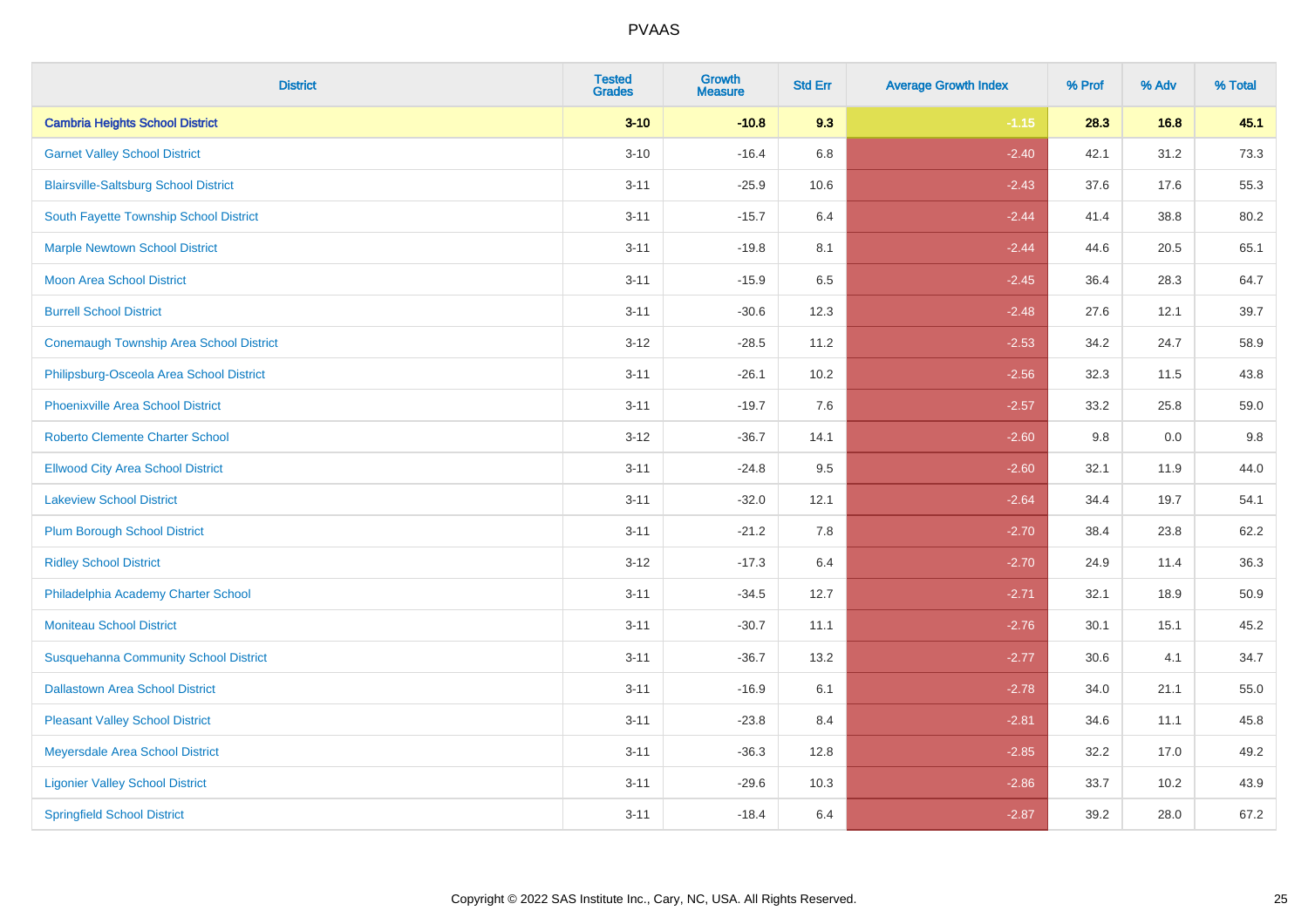| <b>District</b>                              | <b>Tested</b><br><b>Grades</b> | Growth<br><b>Measure</b> | <b>Std Err</b> | <b>Average Growth Index</b> | % Prof | % Adv | % Total |
|----------------------------------------------|--------------------------------|--------------------------|----------------|-----------------------------|--------|-------|---------|
| <b>Cambria Heights School District</b>       | $3 - 10$                       | $-10.8$                  | 9.3            | $-1.15$                     | 28.3   | 16.8  | 45.1    |
| <b>Shamokin Area School District</b>         | $3 - 11$                       | $-24.5$                  | 8.4            | $-2.90$                     | 21.0   | 8.3   | 29.3    |
| South Side Area School District              | $3 - 11$                       | $-33.6$                  | 11.6           | $-2.90$                     | 38.6   | 17.1  | 55.7    |
| <b>Hopewell Area School District</b>         | $3 - 11$                       | $-27.7$                  | 9.4            | $-2.94$                     | 31.9   | 14.3  | 46.2    |
| <b>Columbia Borough School District</b>      | $3 - 12$                       | $-33.9$                  | 11.4           | $-2.98$                     | 13.3   | 5.3   | 18.7    |
| <b>East Stroudsburg Area School District</b> | $3 - 11$                       | $-26.2$                  | 8.7            | $-3.02$                     | 20.5   | 13.0  | 33.5    |
| Morrisville Borough School District          | $3 - 11$                       | $-44.8$                  | 14.6           | $-3.06$                     | 11.6   | 2.3   | 14.0    |
| <b>Riverview School District</b>             | $3 - 11$                       | $-34.6$                  | 11.3           | $-3.06$                     | 24.4   | 21.8  | 46.2    |
| <b>Dunmore School District</b>               | $3 - 11$                       | $-33.8$                  | 10.9           | $-3.08$                     | 26.8   | 11.0  | 37.8    |
| <b>Altoona Area School District</b>          | $3 - 12$                       | $-16.1$                  | 5.1            | $-3.14$                     | 29.5   | 14.2  | 43.8    |
| <b>East Lycoming School District</b>         | $3 - 11$                       | $-29.2$                  | 9.1            | $-3.20$                     | 38.5   | 24.6  | 63.1    |
| <b>North Hills School District</b>           | $3 - 11$                       | $-20.1$                  | 6.3            | $-3.21$                     | 31.4   | 31.1  | 62.5    |
| <b>Quakertown Community School District</b>  | $3 - 12$                       | $-18.5$                  | 5.7            | $-3.24$                     | 35.1   | 22.4  | 57.5    |
| <b>Corry Area School District</b>            | $3 - 11$                       | $-28.4$                  | 8.4            | $-3.35$                     | 27.0   | 16.2  | 43.2    |
| <b>Northwestern School District</b>          | $3 - 11$                       | $-32.4$                  | 9.6            | $-3.35$                     | 31.8   | 13.6  | 45.4    |
| <b>Harbor Creek School District</b>          | $3 - 11$                       | $-27.8$                  | 8.3            | $-3.36$                     | 42.9   | 22.7  | 65.6    |
| <b>Titusville Area School District</b>       | $3 - 11$                       | $-29.4$                  | 8.7            | $-3.38$                     | 27.9   | 8.8   | 36.8    |
| <b>Frazier School District</b>               | $3 - 11$                       | $-45.6$                  | 13.1           | $-3.46$                     | 27.1   | 10.4  | 37.5    |
| New Kensington-Arnold School District        | $3 - 11$                       | $-36.8$                  | 10.6           | $-3.48$                     | 22.2   | 1.1   | 23.3    |
| <b>Cheltenham School District</b>            | $3 - 11$                       | $-36.7$                  | 10.4           | $-3.53$                     | 30.8   | 11.0  | 41.8    |
| <b>West Middlesex Area School District</b>   | $3 - 10$                       | $-49.5$                  | 13.9           | $-3.55$                     | 32.5   | 12.5  | 45.0    |
| <b>Hollidaysburg Area School District</b>    | $3 - 11$                       | $-24.9$                  | 6.9            | $-3.60$                     | 31.1   | 24.0  | 55.1    |
| <b>Wilkes-Barre Area School District</b>     | $3 - 11$                       | $-30.8$                  | 8.5            | $-3.62$                     | 24.2   | 4.5   | 28.7    |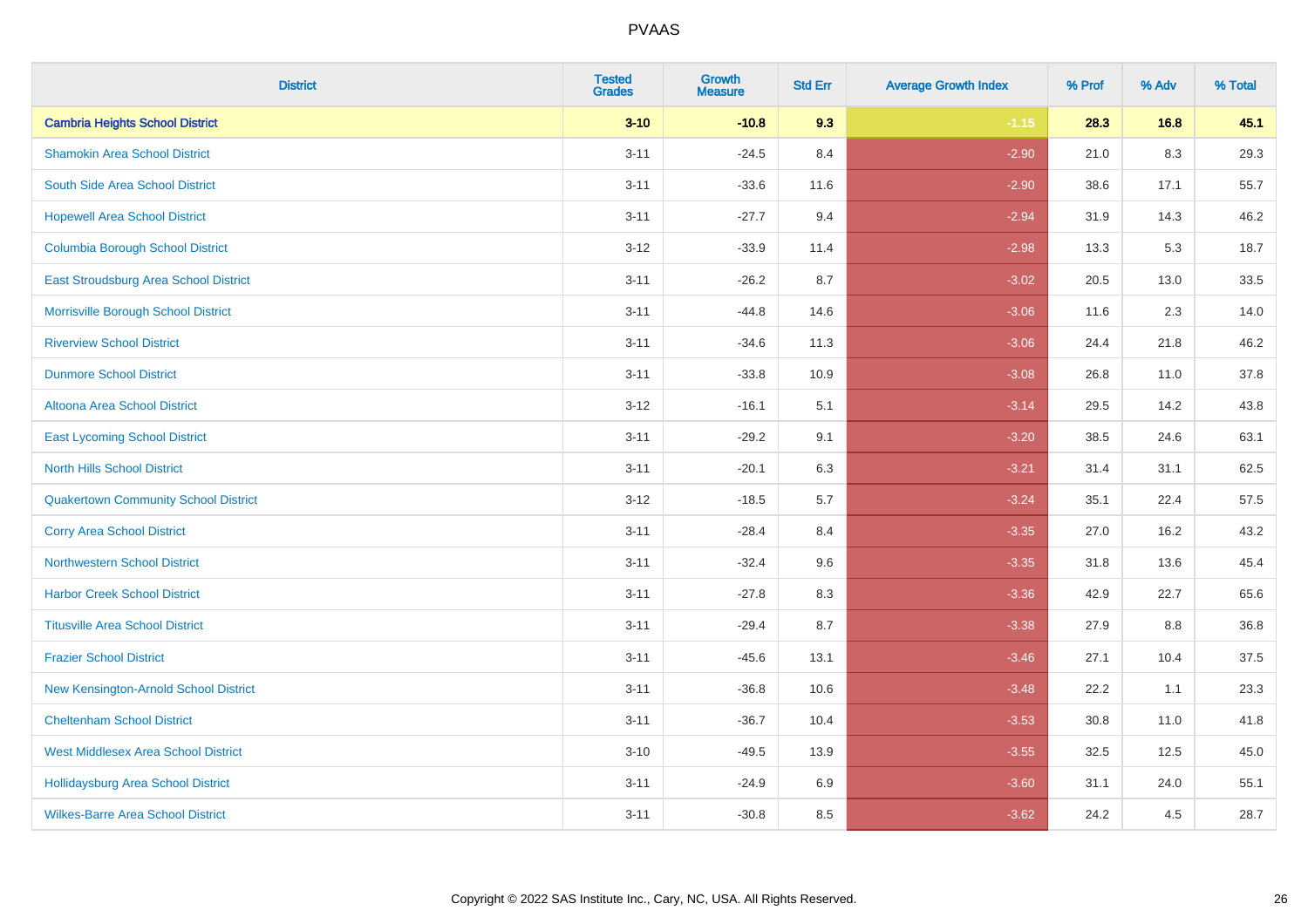| <b>District</b>                                  | <b>Tested</b><br><b>Grades</b> | <b>Growth</b><br><b>Measure</b> | <b>Std Err</b> | <b>Average Growth Index</b> | % Prof | % Adv | % Total |
|--------------------------------------------------|--------------------------------|---------------------------------|----------------|-----------------------------|--------|-------|---------|
| <b>Cambria Heights School District</b>           | $3 - 10$                       | $-10.8$                         | 9.3            | $-1.15$                     | 28.3   | 16.8  | 45.1    |
| <b>New Brighton Area School District</b>         | $3 - 11$                       | $-35.4$                         | 9.7            | $-3.63$                     | 24.3   | 9.7   | 34.0    |
| <b>Waynesboro Area School District</b>           | $3 - 12$                       | $-23.0$                         | 6.3            | $-3.65$                     | 28.6   | 21.6  | 50.2    |
| <b>Mcguffey School District</b>                  | $3 - 11$                       | $-33.0$                         | 8.9            | $-3.70$                     | 25.2   | 9.8   | 35.0    |
| <b>Western Wayne School District</b>             | $3 - 11$                       | $-39.2$                         | 10.5           | $-3.73$                     | 29.8   | 10.6  | 40.4    |
| <b>Octorara Area School District</b>             | $3 - 11$                       | $-35.8$                         | 9.3            | $-3.83$                     | 24.8   | 12.8  | 37.6    |
| <b>Propel Charter School-Mckeesport</b>          | $3 - 8$                        | $-55.4$                         | 14.4           | $-3.84$                     | 21.6   | 2.7   | 24.3    |
| <b>Ridgway Area School District</b>              | $3 - 11$                       | $-48.5$                         | 12.4           | $-3.90$                     | 36.1   | 18.0  | 54.1    |
| <b>Curwensville Area School District</b>         | $3 - 11$                       | $-44.2$                         | 11.3           | $-3.91$                     | 48.6   | 11.4  | 60.0    |
| <b>Shenandoah Valley School District</b>         | $3 - 11$                       | $-50.6$                         | 12.8           | $-3.94$                     | 21.0   | 3.5   | 24.6    |
| Maritime Academy Charter School                  | $3 - 10$                       | $-42.1$                         | 10.6           | $-3.98$                     | 17.0   | 1.1   | 18.2    |
| <b>Valley View School District</b>               | $3 - 11$                       | $-47.5$                         | 11.8           | $-4.02$                     | 31.2   | 14.1  | 45.3    |
| Community Academy Of Philadelphia Charter School | $3 - 11$                       | $-52.5$                         | 12.9           | $-4.07$                     | 12.0   | 0.0   | 12.0    |
| Lehigh Valley Academy Regional Charter School    | $3 - 11$                       | $-39.8$                         | 9.7            | $-4.08$                     | 33.6   | 4.8   | 38.5    |
| <b>Somerset Area School District</b>             | $3 - 11$                       | $-36.8$                         | 8.9            | $-4.12$                     | 35.0   | 21.0  | 55.9    |
| <b>Trinity Area School District</b>              | $3 - 11$                       | $-28.0$                         | 6.7            | $-4.18$                     | 33.3   | 22.0  | 55.3    |
| <b>Dallas School District</b>                    | $3 - 11$                       | $-38.6$                         | 9.2            | $-4.19$                     | 29.9   | 34.2  | 64.1    |
| Penn-Delco School District                       | $3 - 11$                       | $-31.9$                         | 7.5            | $-4.25$                     | 25.4   | 11.9  | 37.3    |
| <b>Hempfield Area School District</b>            | $3 - 12$                       | $-23.0$                         | 5.4            | $-4.26$                     | 37.9   | 19.6  | 57.4    |
| <b>Williamsport Area School District</b>         | $3 - 11$                       | $-25.7$                         | 6.0            | $-4.28$                     | 23.2   | 8.4   | 31.6    |
| <b>Bristol Township School District</b>          | $3 - 11$                       | $-28.0$                         | 6.5            | $-4.34$                     | 17.5   | 5.6   | 23.2    |
| <b>Neshannock Township School District</b>       | $3 - 10$                       | $-47.9$                         | 10.9           | $-4.40$                     | 42.9   | 16.9  | 59.7    |
| <b>Interboro School District</b>                 | $3 - 12$                       | $-33.5$                         | 7.6            | $-4.40$                     | 31.2   | 10.0  | 41.3    |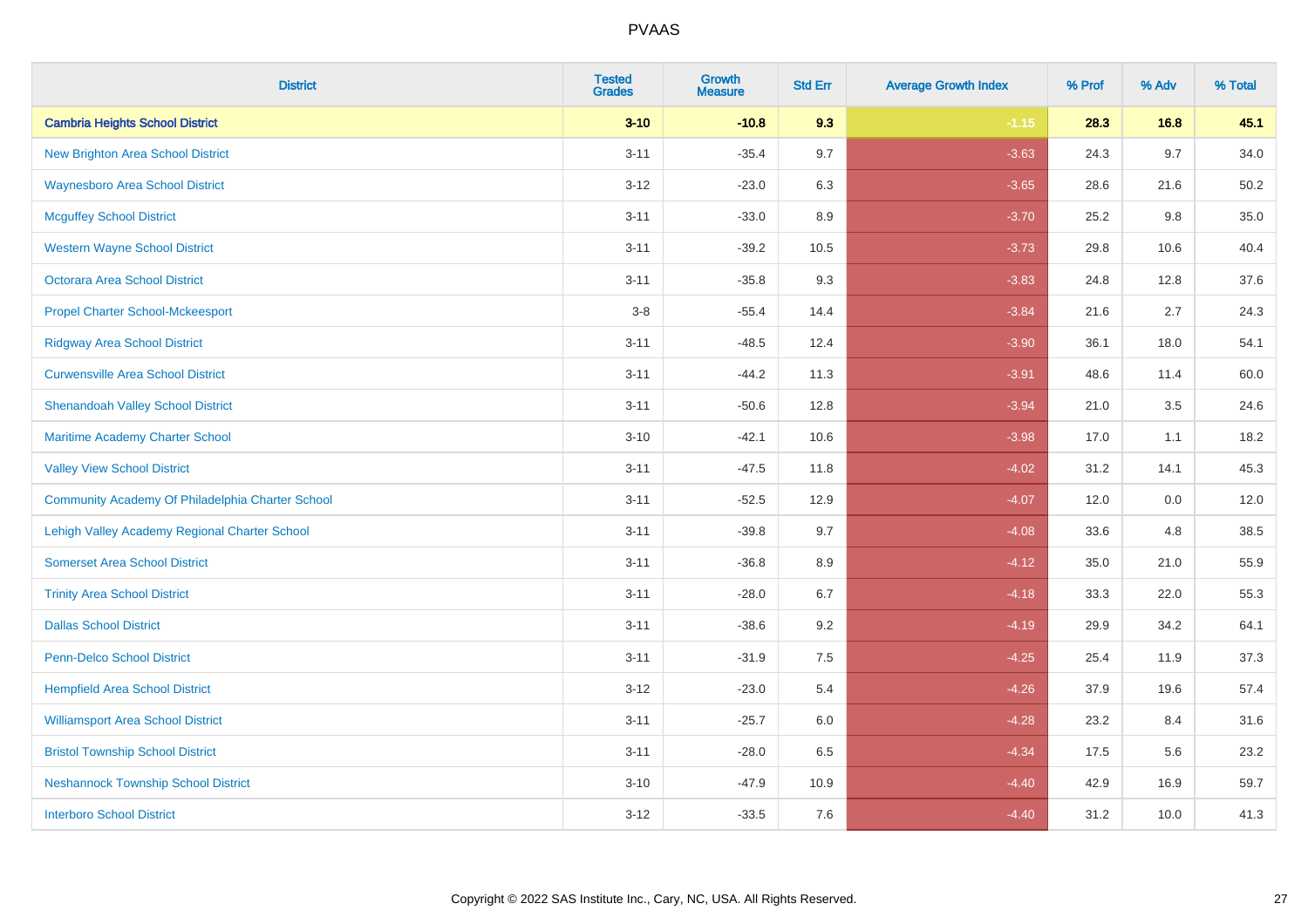| <b>District</b>                            | <b>Tested</b><br><b>Grades</b> | Growth<br><b>Measure</b> | <b>Std Err</b> | <b>Average Growth Index</b> | % Prof | % Adv | % Total |
|--------------------------------------------|--------------------------------|--------------------------|----------------|-----------------------------|--------|-------|---------|
| <b>Cambria Heights School District</b>     | $3 - 10$                       | $-10.8$                  | 9.3            | $-1.15$                     | 28.3   | 16.8  | 45.1    |
| <b>Baldwin-Whitehall School District</b>   | $3 - 11$                       | $-30.4$                  | 6.9            | $-4.41$                     | 32.4   | 13.4  | 45.8    |
| <b>Owen J Roberts School District</b>      | $3 - 11$                       | $-28.8$                  | 6.3            | $-4.56$                     | 41.4   | 29.6  | 71.1    |
| <b>Boyertown Area School District</b>      | $3 - 11$                       | $-32.6$                  | 7.0            | $-4.66$                     | 32.6   | 21.9  | 54.5    |
| <b>Blackhawk School District</b>           | $3 - 11$                       | $-36.6$                  | 7.8            | $-4.67$                     | 35.0   | 10.7  | 45.8    |
| Shippensburg Area School District          | $3 - 11$                       | $-32.5$                  | 6.7            | $-4.84$                     | 32.0   | 15.4  | 47.4    |
| <b>Oxford Area School District</b>         | $3 - 11$                       | $-36.8$                  | $7.5\,$        | $-4.89$                     | 23.1   | 12.3  | 35.4    |
| <b>Beaver Area School District</b>         | $3 - 10$                       | $-47.8$                  | 9.6            | $-4.96$                     | 35.1   | 27.0  | 62.2    |
| <b>West York Area School District</b>      | $3 - 12$                       | $-39.0$                  | 7.7            | $-5.06$                     | 29.0   | 14.2  | 43.2    |
| <b>Southeastern Greene School District</b> | $3 - 10$                       | $-72.8$                  | 14.3           | $-5.08$                     | 32.6   | 11.6  | 44.2    |
| <b>Elizabethtown Area School District</b>  | $3 - 12$                       | $-37.0$                  | $7.2\,$        | $-5.12$                     | 27.8   | 23.1  | 50.9    |
| <b>Neshaminy School District</b>           | $3 - 11$                       | $-26.1$                  | 4.9            | $-5.32$                     | 29.8   | 15.8  | 45.6    |
| <b>Pittsburgh School District</b>          | $3 - 11$                       | $-19.1$                  | 3.5            | $-5.38$                     | 18.7   | 9.2   | 27.8    |
| <b>Manheim Township School District</b>    | $3 - 12$                       | $-32.8$                  | $6.0\,$        | $-5.43$                     | 31.6   | 24.5  | 56.0    |
| <b>Keystone Oaks School District</b>       | $3 - 11$                       | $-52.2$                  | 9.4            | $-5.52$                     | 32.5   | 14.9  | 47.4    |
| <b>Abington School District</b>            | $3 - 10$                       | $-35.3$                  | 6.3            | $-5.56$                     | 29.6   | 22.9  | 52.5    |
| <b>MaST Community Charter School</b>       | $3 - 10$                       | $-55.3$                  | 9.7            | $-5.70$                     | 37.9   | 17.5  | 55.3    |
| <b>Lancaster School District</b>           | $3 - 12$                       | $-31.7$                  | $5.2\,$        | $-6.04$                     | 11.5   | 4.7   | 16.2    |
| <b>New Castle Area School District</b>     | $3 - 12$                       | $-46.2$                  | 7.6            | $-6.07$                     | 16.4   | 7.2   | 23.6    |
| <b>Council Rock School District</b>        | $3 - 11$                       | $-27.7$                  | 4.2            | $-6.59$                     | 38.3   | 25.0  | 63.3    |
| <b>Laurel Highlands School District</b>    | $3 - 11$                       | $-53.2$                  | 8.1            | $-6.59$                     | 21.7   | 12.4  | 34.2    |
| <b>Southmoreland School District</b>       | $3 - 11$                       | $-69.9$                  | 9.7            | $-7.22$                     | 40.0   | 6.7   | 46.7    |
| <b>West Mifflin Area School District</b>   | $3 - 12$                       | $-60.3$                  | 8.3            | $-7.25$                     | 19.5   | 5.4   | 24.8    |